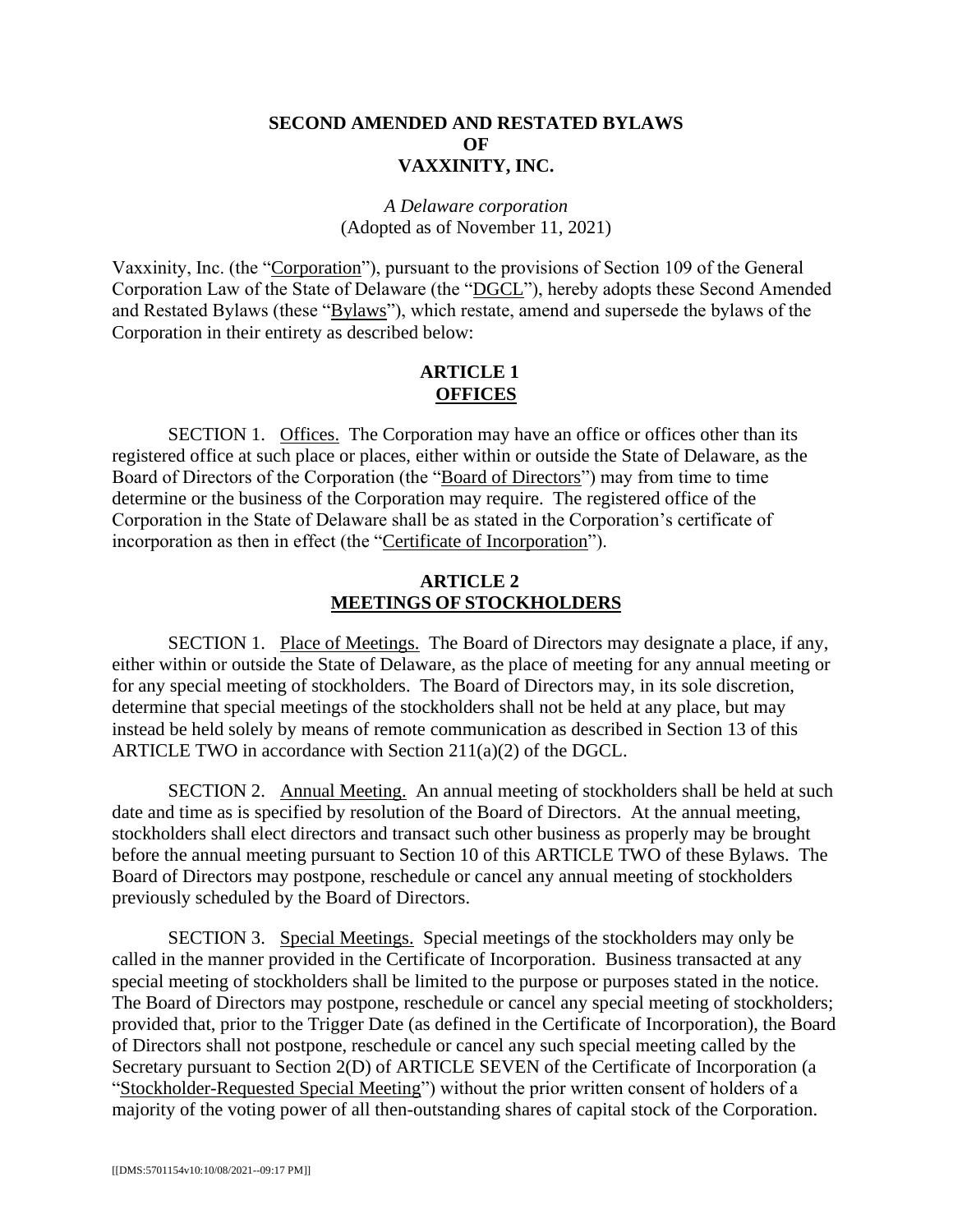### SECTION 4. Notice of Meetings.

(a) Whenever stockholders are required or permitted to take action at a meeting, notice of the meeting shall be given that shall state the place, if any, date and time of the meeting of the stockholders, the means of remote communications, if any, by which stockholders and proxyholders not physically present may be deemed to be present in person and vote at such meeting, the record date for determining the stockholders entitled to vote at the meeting, if such date is different from the record date for determining stockholders entitled to notice of the meeting, and, in the case of a special meeting, the purpose or purposes for which the meeting is called, shall be given, not less than 10 nor more than 60 days before the date on which the meeting is to be held, to each stockholder entitled to vote at such meeting as of the record date for determining the stockholders entitled to notice of the meeting, except as otherwise provided herein or required by law (meaning, here and hereinafter, as required from time to time by the DGCL) or the Certificate of Incorporation.

(b) Form of Notice. All such notices shall be delivered in writing or in any other manner permitted by the DGCL. If mailed, such notice shall be deemed given when deposited in the United States mail, postage prepaid, addressed to the stockholder at his, her or its address as the same appears on the records of the Corporation. If given by courier, such notice shall be deemed given at the earlier of when the notice is received or left at such stockholder's address. Subject to the limitations of Section 4(d) of this ARTICLE TWO, if given by electronic transmission, such notice shall be deemed to be delivered: (i) if given by facsimile telecommunication, when directed to a number at which the stockholder has consented to receive notice by facsimile, (ii) if by electronic mail, when directed to such stockholder's electronic mail address, (iii) if by a posting on an electronic network together with separate notice to the stockholder of such specific posting, upon the later of (x) such posting and (y) the giving of such separate notice and (iv) if by any other form of electronic transmission, when directed to the stockholder. An affidavit of the secretary or an assistant secretary of the Corporation, the transfer agent of the Corporation or any other agent of the Corporation that the notice has been given shall, in the absence of fraud, be *prima facie* evidence of the facts stated therein.

(c) Waiver of Notice. Whenever notice is required to be given under any provisions of the DGCL, the Certificate of Incorporation or these Bylaws, a written waiver thereof, signed by the stockholder entitled to notice, or a waiver by electronic transmission given by the stockholder entitled to notice, whether before or after the time stated therein, shall be deemed equivalent to notice. Neither the business to be transacted at, nor the purpose of, any meeting of the stockholders of the Corporation need be specified in any waiver of notice of such meeting. Attendance of a stockholder of the Corporation at a meeting of such stockholders shall constitute a waiver of notice of such meeting, except when the stockholder attends for the express purpose of objecting at the beginning of the meeting to the transaction of any business because the meeting is not lawfully called or convened and does not further participate in the meeting.

(d) Notice by Electronic Transmission. Without limiting the manner by which notice otherwise may be given effectively to stockholders of the Corporation pursuant to the DGCL, the Certificate of Incorporation or these Bylaws, any notice to stockholders of the Corporation given by the Corporation under any provision of the DGCL, the Certificate of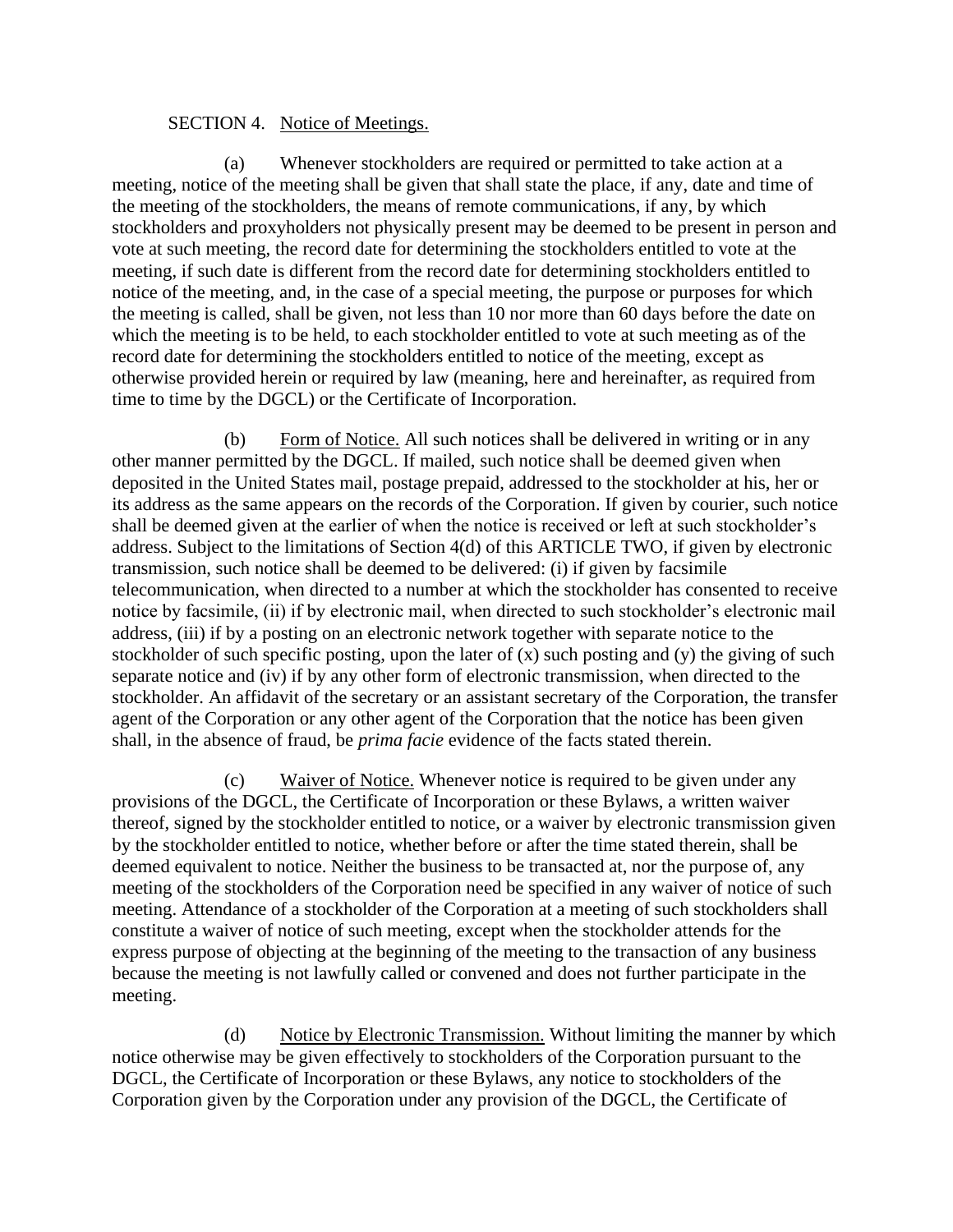Incorporation or these Bylaws shall be effective if given by electronic mail complying with the DGCL or other form of electronic transmission which other form has been consented to by the stockholder of the Corporation to whom the notice is given. Any such consent is revocable by the stockholder by notice to the Corporation. Notice may not be given by electronic transmission from and after the time: (i) the Corporation is unable to deliver by electronic transmission two consecutive notices given by the Corporation; and (ii) such inability becomes known to the secretary or an assistant secretary of the Corporation or to the transfer agent or other person responsible for the giving of notice; provided, however, that the inadvertent failure to discover such inability shall not invalidate any meeting or other action. For purposes of these Bylaws, except as otherwise limited by applicable law, the term "electronic transmission" means any form of communication not directly involving the physical transmission of paper, including the use of, or participation in, one or more electronic networks or databases (including one or more distributed electronic networks), that creates a record that may be retained, retrieved and reviewed by a recipient thereof, and that may be directly reproduced in paper form by such recipient through an automated process.

SECTION 5. List of Stockholders. The Corporation shall prepare, at least 10 days before each meeting of stockholders, a complete list of the stockholders entitled to vote at the meeting; provided, however, if the record date for determining the stockholders entitled to vote is less than 10 days before the meeting date, the list shall reflect the stockholders entitled to vote as of the 10th day before the meeting date, arranged in alphabetical order and showing the address of each such stockholder and the number of shares registered in the name of each such stockholder. Nothing contained in this section shall require the Corporation to include electronic mail addresses or other electronic contact information on such list. Such list shall be open to the examination of any stockholder, for any purpose germane to the meeting for a period of at least 10 days prior to the meeting: (a) on a reasonably accessible electronic network; provided that the information required to gain access to such list is provided with the notice of the meeting, or (b) during ordinary business hours, at the principal place of business of the Corporation. In the event the Corporation determines to make the list available on an electronic network, the Corporation may take reasonable steps to ensure that such information is available only to stockholders of the Corporation. If the meeting is to be held at a place, the list shall also be produced and kept at the time and place of the meeting during the whole time thereof, and may be inspected by any stockholder who is present. If the meeting is to be held solely by means of remote communication, then the list shall also be open to the examination of any stockholder during the whole time of the meeting on a reasonably accessible electronic network, and the information required to access such list shall be provided with the notice of the meeting. Except as otherwise provided by law, the list shall be the only evidence as to who are the stockholders entitled to examine the list of stockholders required by this Section 5 of ARTICLE TWO or to vote in person or by proxy at any meeting of stockholders.

SECTION 6. Quorum. The holders of a majority in voting power of the outstanding capital stock entitled to vote at the meeting, present in person or represented by proxy, shall constitute a quorum at all meetings of the stockholders, except as otherwise provided by law, the Certificate of Incorporation or these Bylaws. If a quorum is not present, the chairperson of the meeting or the holders of a majority of the voting power present in person or represented by proxy at the meeting and entitled to vote at the meeting may adjourn the meeting to another time and/or place from time to time until a quorum shall be present in person or represented by proxy.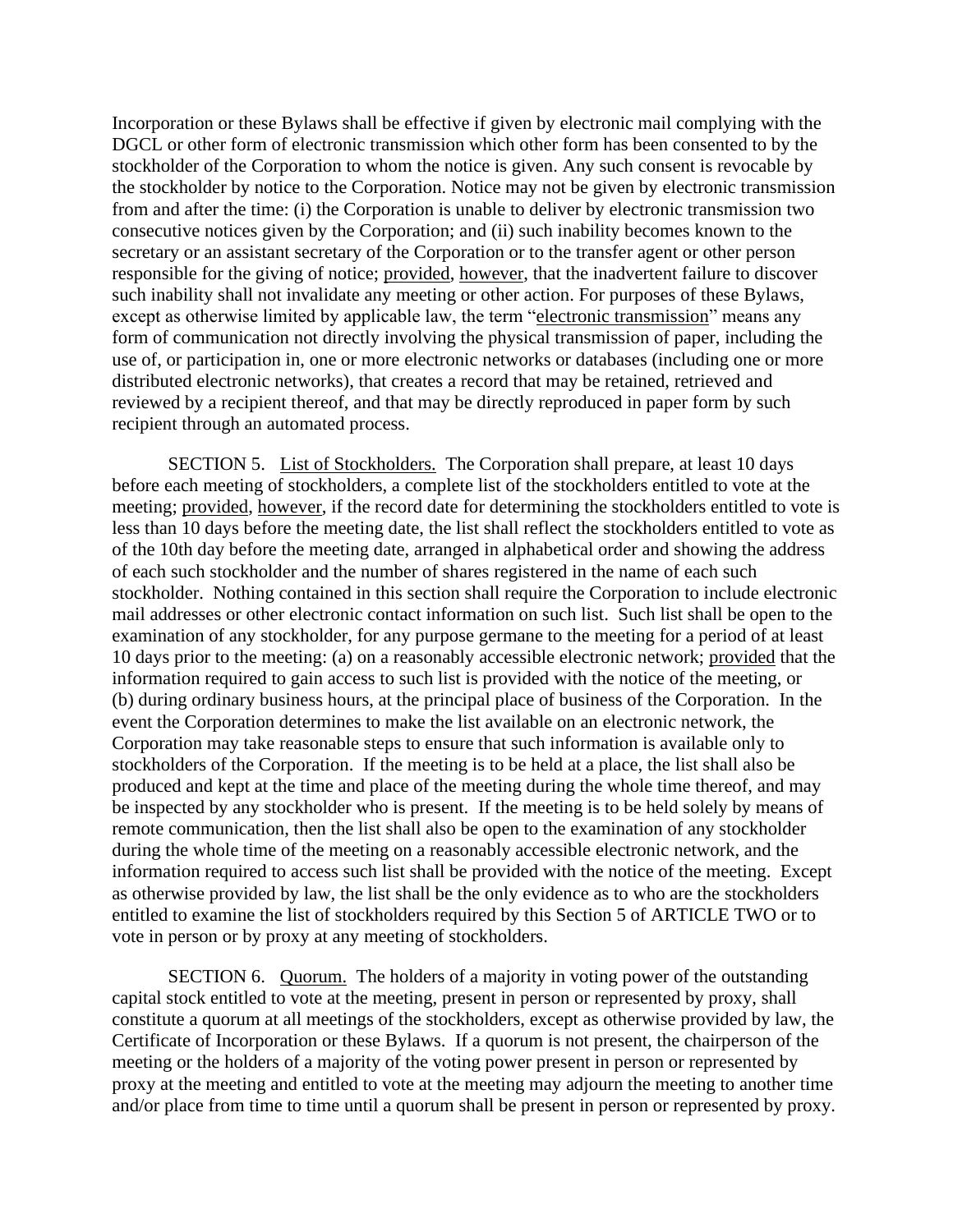When a specified item of business requires a vote by a class or series (if the Corporation shall then have outstanding shares of more than one class or series) voting as a separate class or series, the holders of a majority in voting power of the outstanding stock of such class or series shall constitute a quorum (as to such class or series) for the transaction of such item of business. A quorum once established at a meeting shall not be broken by the withdrawal of enough votes to leave less than a quorum.

SECTION 7. Adjourned Meetings. Any meeting of stockholders, annual or special, may adjourn from time to time to reconvene at the same or some other place; provided that, prior to the Trigger Date, a Stockholder-Requested Special Meeting shall not be adjourned without the prior written consent of holders of a majority of the voting power of all then-outstanding shares of capital stock of the Corporation. When a meeting is adjourned to another time and place, notice need not be given of the adjourned meeting if the time and place thereof are announced at the meeting at which the adjournment is taken. At the adjourned meeting the Corporation may transact any business which might have been transacted at the original meeting. If the adjournment is for more than 30 days, a notice of the adjourned meeting shall be given to each stockholder of record entitled to vote at the meeting. If after the adjournment a new record date for stockholders entitled to vote is fixed for the adjourned meeting, the Board of Directors shall fix a new record date for notice of such adjourned meeting, which record date shall not precede the date on which the resolution fixing the record date is adopted by the Board of Directors and, except as otherwise required by law, shall not be more than 60 days nor less than 10 days before the date of such adjourned meeting, and shall give notice of the adjourned meeting to each stockholder of record entitled to vote at such adjourned meeting as of the record date fixed for notice of such adjourned meeting.

SECTION 8. Vote Required. Subject to the rights of the holders of any series of preferred stock then outstanding, when a quorum has been established, all matters other than the election of directors shall be determined by the affirmative vote of the majority of voting power of capital stock present in person or represented by proxy at the meeting and entitled to vote on the subject matter, unless by express provisions of an applicable law, the rules of any stock exchange upon which the Corporation's securities are listed, any regulation applicable to the Corporation or its securities, the Certificate of Incorporation or these Bylaws a minimum or different vote is required, in which case such express provision shall govern and control the vote required on such matter. Except as may otherwise be provided in the Certificate of Incorporation, directors shall be elected by a plurality of the votes cast. Voting at meetings of stockholders need not be by written ballot.

SECTION 9. Proxies. Each stockholder entitled to vote at a meeting of stockholders or to express consent to corporate action in writing without a meeting may authorize another person or persons to act for such stockholder by proxy, but no such proxy shall be voted or acted upon after three years from its date, unless the proxy provides for a longer period. A duly executed proxy shall be irrevocable if it states that it is irrevocable and if, and only as long as, it is coupled with an interest sufficient in law to support an irrevocable power. A proxy may be made irrevocable regardless of whether the interest with which it is coupled is an interest in the stock itself or an interest in the Corporation generally.

SECTION 10. Advance Notice of Stockholder Business and Director Nominations.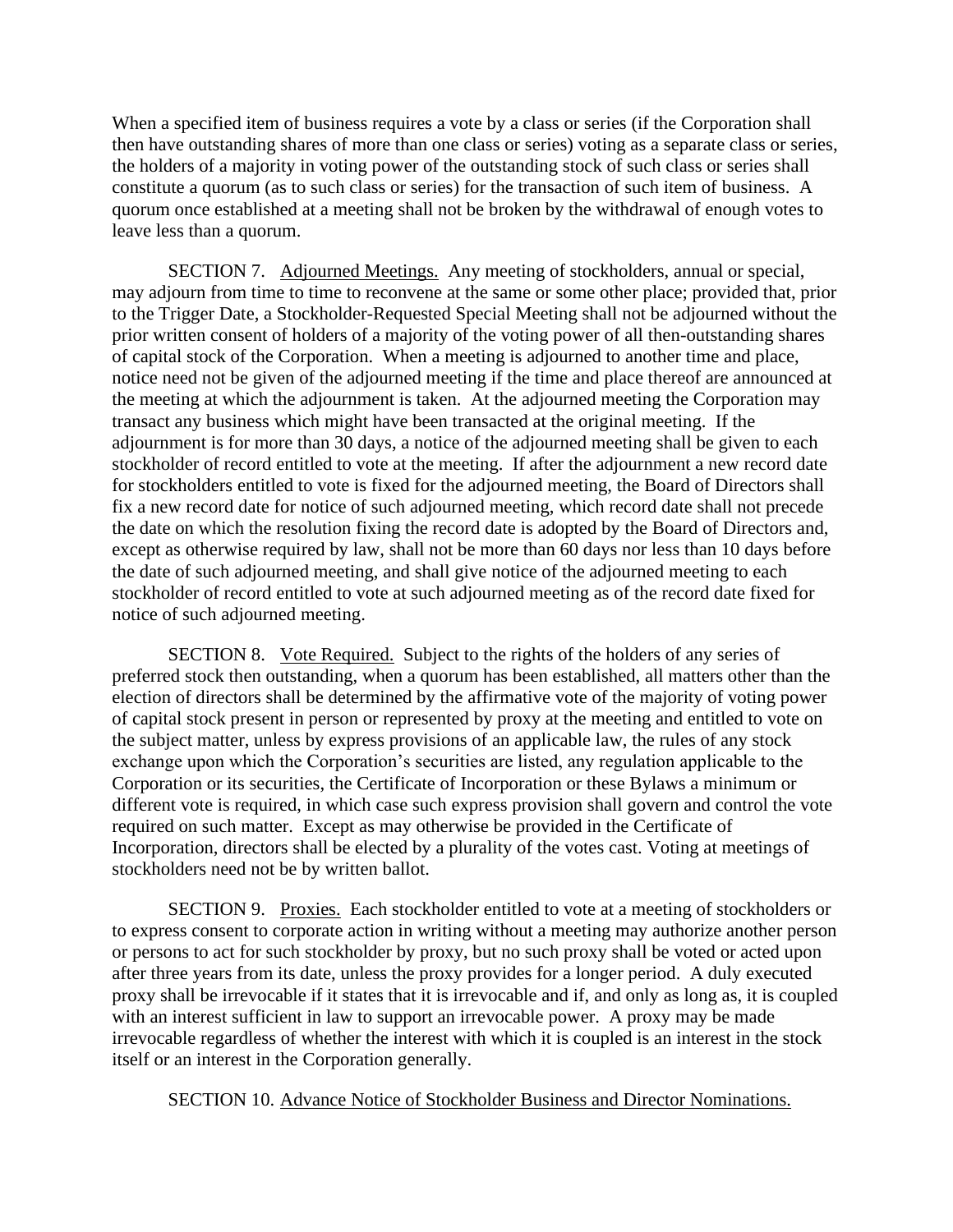#### (a) Business at Annual Meetings of Stockholders.

(i) Only such business (other than nominations of persons for election to the Board of Directors, which must be made in compliance with and are governed exclusively by Section 10(b) of this ARTICLE TWO) shall be conducted at an annual meeting of stockholders as shall have been brought before the meeting (A) as specified in the notice of meeting (or any supplement thereto) given by or at the direction of the Board of Directors or any duly authorized committee thereof, (B) by or at the direction of the Board of Directors or any duly authorized committee thereof or (C) by any stockholder of the Corporation who (1) was a stockholder of record at the time of giving of notice provided for in Section 10(a)(iii) of this ARTICLE TWO and on the record date for determination of stockholders of the Corporation entitled to vote at the meeting, and at the time of the annual meeting, (2) is entitled to vote at the meeting and (3) complies with the notice procedures set forth in Section  $10(a)(ii)$  of this ARTICLE TWO. For the avoidance of doubt, the foregoing clause  $(C)$  of this Section 10(a)(i) of ARTICLE TWO shall be the exclusive means for a stockholder to propose such business (other than business included in the Corporation's proxy materials pursuant to Rule 14 a-8 under the Securities Exchange Act of 1934, as amended (the "Exchange Act").

(ii) For any business (other than nominations of persons for election to the Board of Directors, which must be made in compliance with and are governed exclusively by Section 10(b) of this ARTICLE TWO) to be properly brought before an annual meeting by a stockholder, the stockholder must have given timely notice thereof in proper written form as described in Section 10(a)(iii) of this ARTICLE TWO to the Secretary; any such proposed business must be a proper matter for stockholder action. To be timely, a stockholder's notice for such business must be delivered by hand and received by the Secretary at the principal executive offices of the Corporation in proper written form not less than 90 days and not more than 120 days prior to the first anniversary of the preceding year's annual meeting of stockholders (which date shall, for purposes of the Corporation's first annual meeting of stockholders after its shares of Class A Common Stock are first publicly traded, be deemed to have occurred on May 31, 2021); provided, however, that if and only if the annual meeting is not scheduled to be held within a period that commences 30 days before such anniversary date and ends 30 days after such anniversary date, or if no annual meeting was held in the preceding year (other than for purposes of the Corporation's first annual meeting of stockholders after its shares of Class A Common Stock are first publicly traded), such stockholder's notice must be delivered by the later of  $(A)$ the 10th day following the day the Public Announcement (as defined in Section 10(e) of this ARTICLE TWO) of the date of the annual meeting is first made or (B) the date which is 90 days prior to the date of the annual meeting. In no event shall any adjournment or postponement of an annual meeting or the announcement thereof commence a new time period (or extend any time period) for the giving of a stockholder's notice as described above. A stockholder's notice delivered to the Secretary pursuant to this Section  $10(a)(ii)$  of ARTICLE TWO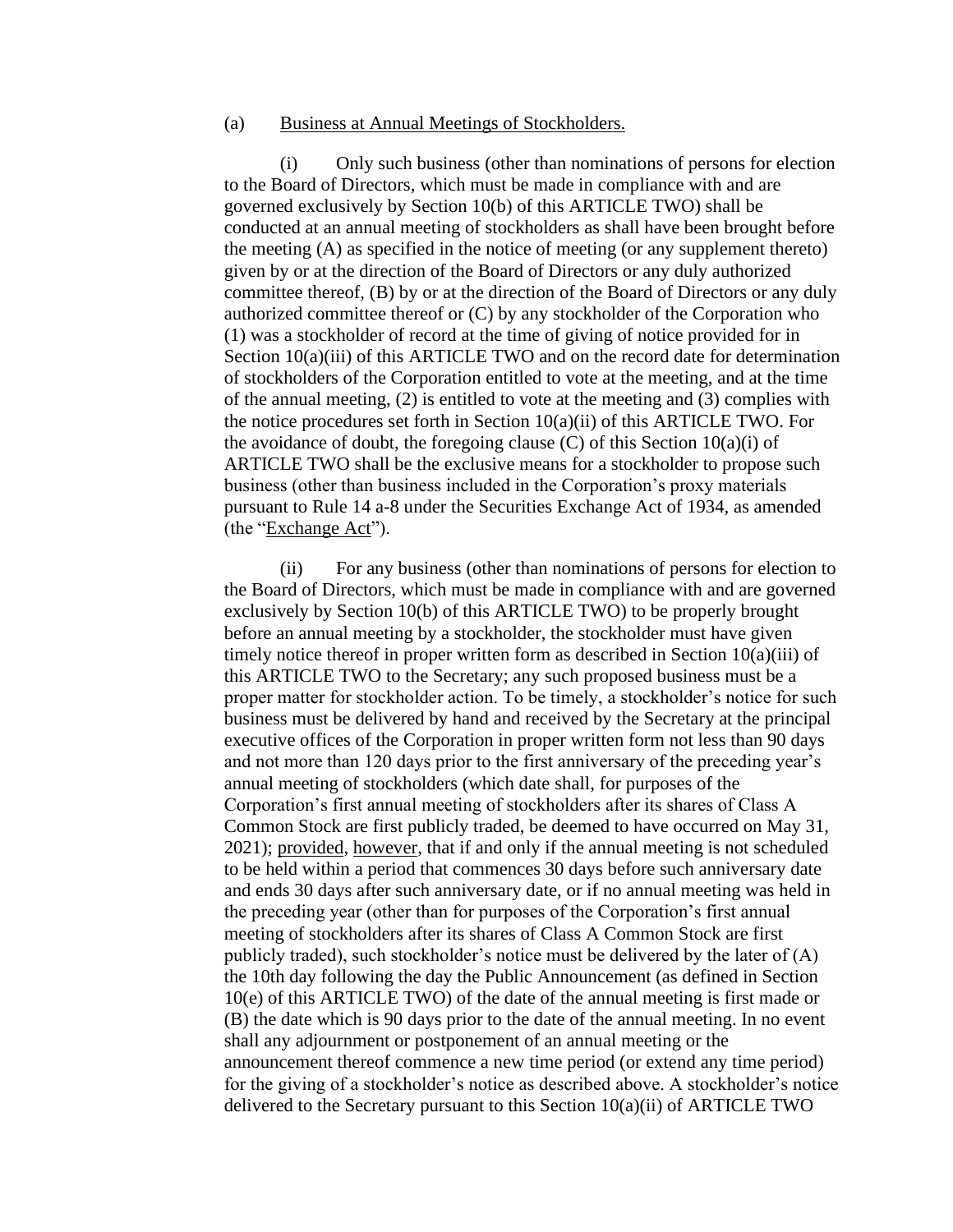will be deemed received on any given day only if received prior to the Close of Business on such day (and otherwise shall be deemed received on the next succeeding Business Day).

(iii) To be in proper written form, a stockholder's notice to the Secretary must set forth as to each matter of business the stockholder proposes to bring before the annual meeting:

(A) a brief description of the business desired to be brought before the annual meeting (including the specific text of any resolutions or actions proposed for consideration and, if such business includes a proposal to amend these Bylaws, the specific language of the proposed amendment) and the reasons for conducting such business at the annual meeting,

(B) the name and address of the stockholder proposing such business, as they appear on the Corporation's books, the name and address (if different from the Corporation's books) of such proposing stockholder, and the name and address of any Stockholder Associated Person,

(C) the class or series and number of shares of stock of the Corporation which are directly or indirectly held of record or beneficially owned by such stockholder or by any Stockholder Associated Person, a description of any Derivative Positions (as defined in Section 10(e) of this ARTICLE TWO) directly or indirectly held or beneficially held by the stockholder or any Stockholder Associated Person and whether and to the extent to which a Hedging Transaction (as defined in Section 10(e) of this ARTICLE TWO) has been entered into by or on behalf of such stockholder or any Stockholder Associated Person,

(D) a description of all arrangements or understandings between or among such stockholder or any Stockholder Associated Person and any other person or entity (including their names) in connection with the proposal of such business by such stockholder and any material interest of such stockholder, any Stockholder Associated Person or such other person or entity in such business,

(E) a representation that such stockholder is a stockholder of record of the Corporation entitled to vote at such meeting and intends to appear in person or by proxy at the annual meeting to bring such business before the meeting,

(F) any other information related to such stockholder or any Stockholder Associated Person that would be required to be disclosed in a proxy statement or other filing required to be made in connection with the solicitation of proxies or consents (even if a solicitation is not involved) by such stockholder or Stockholder Associated Person in support of the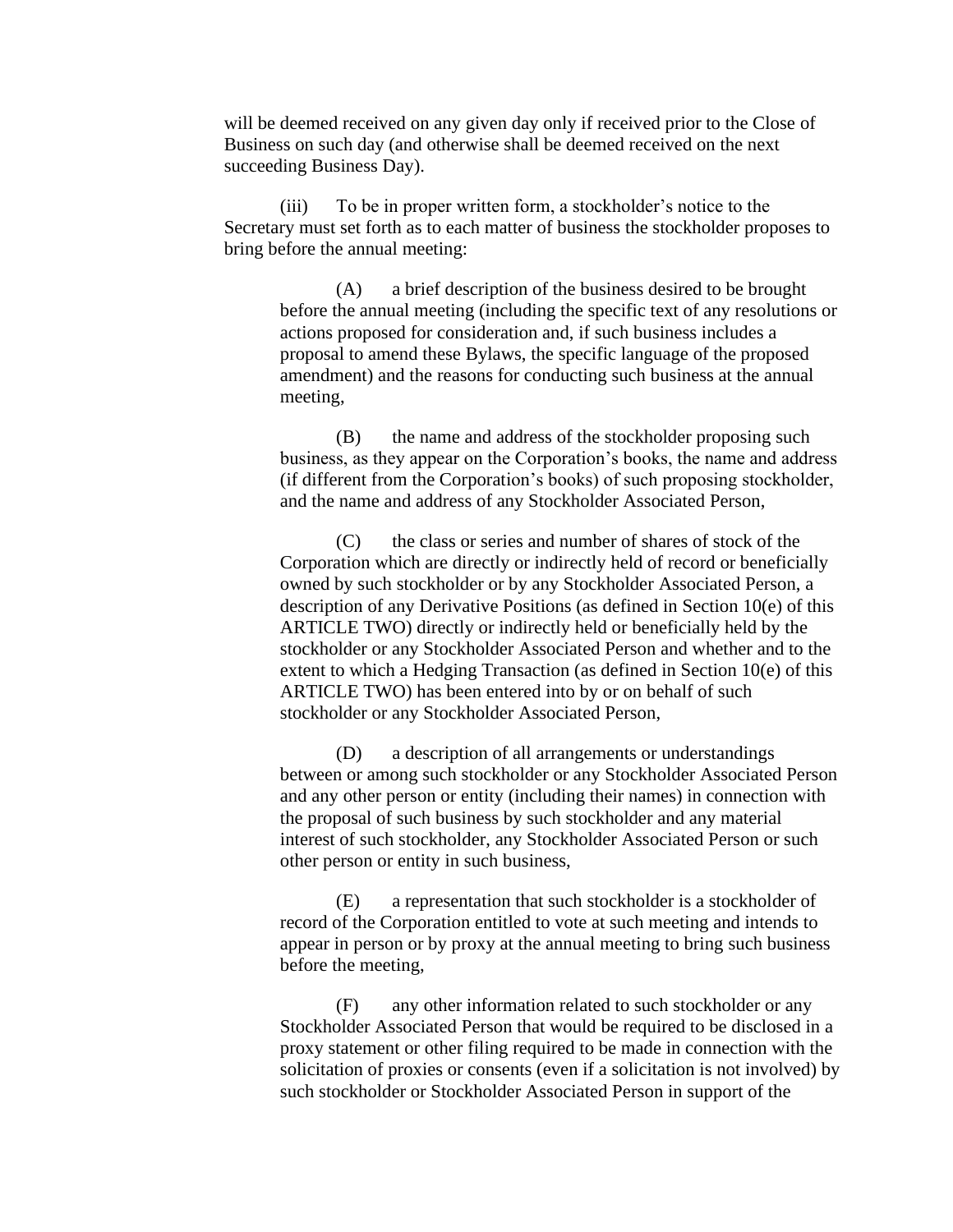business proposed to be brought before the meeting pursuant to Section 14 of the Exchange Act and the rules, regulations and schedules promulgated thereunder, and

(G) a representation as to whether such stockholder or any Stockholder Associated Person intends or is part of a group which intends to deliver a proxy statement and/or form of proxy to the holders of at least the percentage of the Corporation's outstanding capital stock required to approve the proposal or otherwise to solicit proxies or votes from stockholders in support of the proposal.

In addition, any stockholder who submits a notice pursuant to Section  $10(a)$  of this ARTICLE TWO is required to update and supplement the information disclosed in such notice, if necessary, in accordance with Section 10(d) of this ARTICLE TWO.

(iv) Notwithstanding anything in these Bylaws to the contrary, no business (other than nominations of persons for election to the Board of Directors, which must be made in compliance with and are governed exclusively by Section 10(b) of this ARTICLE TWO) shall be conducted at an annual meeting except in accordance with the procedures set forth in Section 10(a) of this ARTICLE TWO.

(b) Nominations at Annual Meetings of Stockholders.

(i) Only persons who are nominated in accordance and compliance with the procedures set forth in this Section 10(b) of ARTICLE TWO shall be eligible for election to the Board of Directors at an annual meeting of stockholders.

(ii) Nominations of persons for election to the Board of Directors may be made at an annual meeting of stockholders only (A) by or at the direction of the Board of Directors or any duly authorized committee thereof or (B) by any stockholder of the Corporation who (1) was a stockholder of record at the time of giving of notice provided for in this Section 10(b) of ARTICLE TWO and on the record date for determination of stockholders of the Corporation entitled to vote at the meeting, and at the time of the annual meeting, (2) is entitled to vote at the meeting and (3) complies with the notice procedures set forth in this Section 10(b) of ARTICLE TWO. For the avoidance of doubt, clause (B) of this Section 10(b)(ii) of ARTICLE TWO shall be the exclusive means for a stockholder to make nominations of persons for election to the Board of Directors at an annual meeting of stockholders. For nominations to be properly brought by a stockholder at an annual meeting of stockholders, the stockholder must have given timely notice thereof in proper written form as described in Section 10(b)(iii) of this ARTICLE TWO to the Secretary. To be timely, a stockholder's notice for the nomination of persons for election to the Board of Directors must be delivered to the Secretary at the principal executive offices of the Corporation in proper written form not less than 90 days and not more than 120 days prior to the first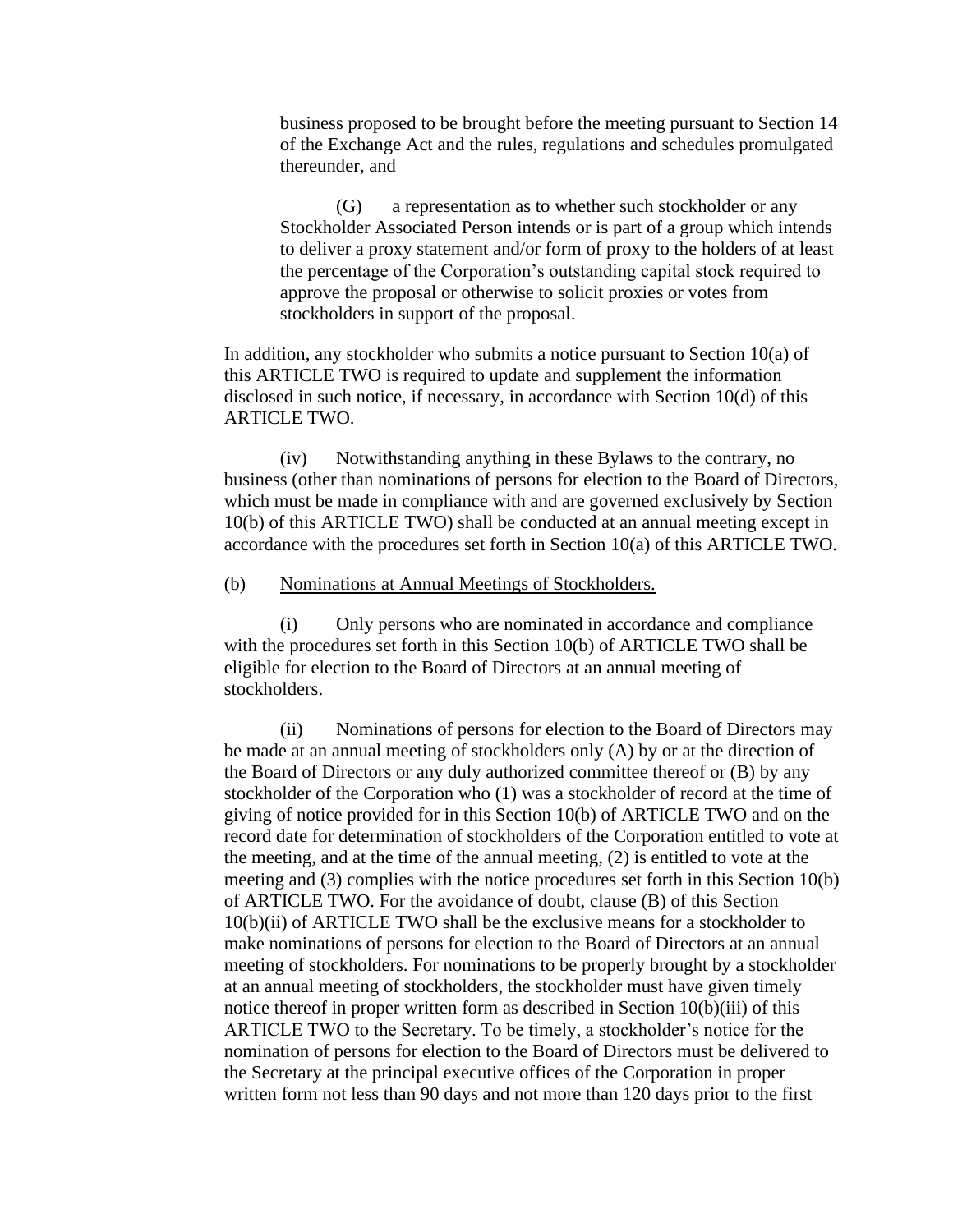anniversary of the preceding year's annual meeting of stockholders (which date shall, for purposes of the Corporation's first annual meeting of stockholders after its shares of Class A Common Stock are first publicly traded, be deemed to have occurred on May 31, 2021); provided, however, that if and only if the annual meeting is not scheduled to be held within a period that commences 30 days before such anniversary date and ends 30 days after such anniversary date, or if no annual meeting was held in the preceding year (other than for purposes of the Corporation's first annual meeting of stockholders after its shares of Class A Common Stock are first publicly traded), such stockholder's notice must be delivered by the later of the 10th day following the day the Public Announcement of the date of the annual meeting is first made and the date which is 90 days prior to the date of the annual meeting. In no event shall any adjournment or postponement of an annual meeting or the announcement thereof commence a new time period (or extend any time period) for the giving of a stockholder's notice as described above. A stockholder's notice delivered to the Secretary pursuant to this Section 10(b)(ii) of ARTICLE TWO will be deemed received on any given day if received prior to the Close of Business on such day (and otherwise on the next succeeding day). For the avoidance of doubt, a stockholder shall not be entitled to make additional or substitute nominations following the expiration of the time periods set forth in these Bylaws.

(iii) To be in proper written form, a stockholder's notice to the Secretary shall set forth:

> (A) as to each person that the stockholder proposes to nominate for election or re-election as a director of the Corporation, (1) the name, age, business address and residence address of the person, (2) the principal occupation or employment of the person, (3) the class or series and number of shares of capital stock of the Corporation which are directly or indirectly owned beneficially or of record by the person, (4) the date such shares were acquired and the investment intent of such acquisition and (5) any other information relating to the person that would be required to be disclosed in a proxy statement or other filings required to be made in connection with the solicitation of proxies or consents for a contested election of directors (even if an election contest or proxy solicitation is not involved) or is otherwise required pursuant to Section 14 of the Exchange Act and the rules, regulations and schedules promulgated thereunder (including such person's written consent to being named in the proxy statement as a nominee of the stockholder and to serving as a director if elected),

(B) as to the stockholder giving the notice, the name and address of such stockholder, as they appear on the Corporation's books, the name and address (if different from the Corporation's books) of such proposing stockholder and the name and address of any Stockholder Associated Person,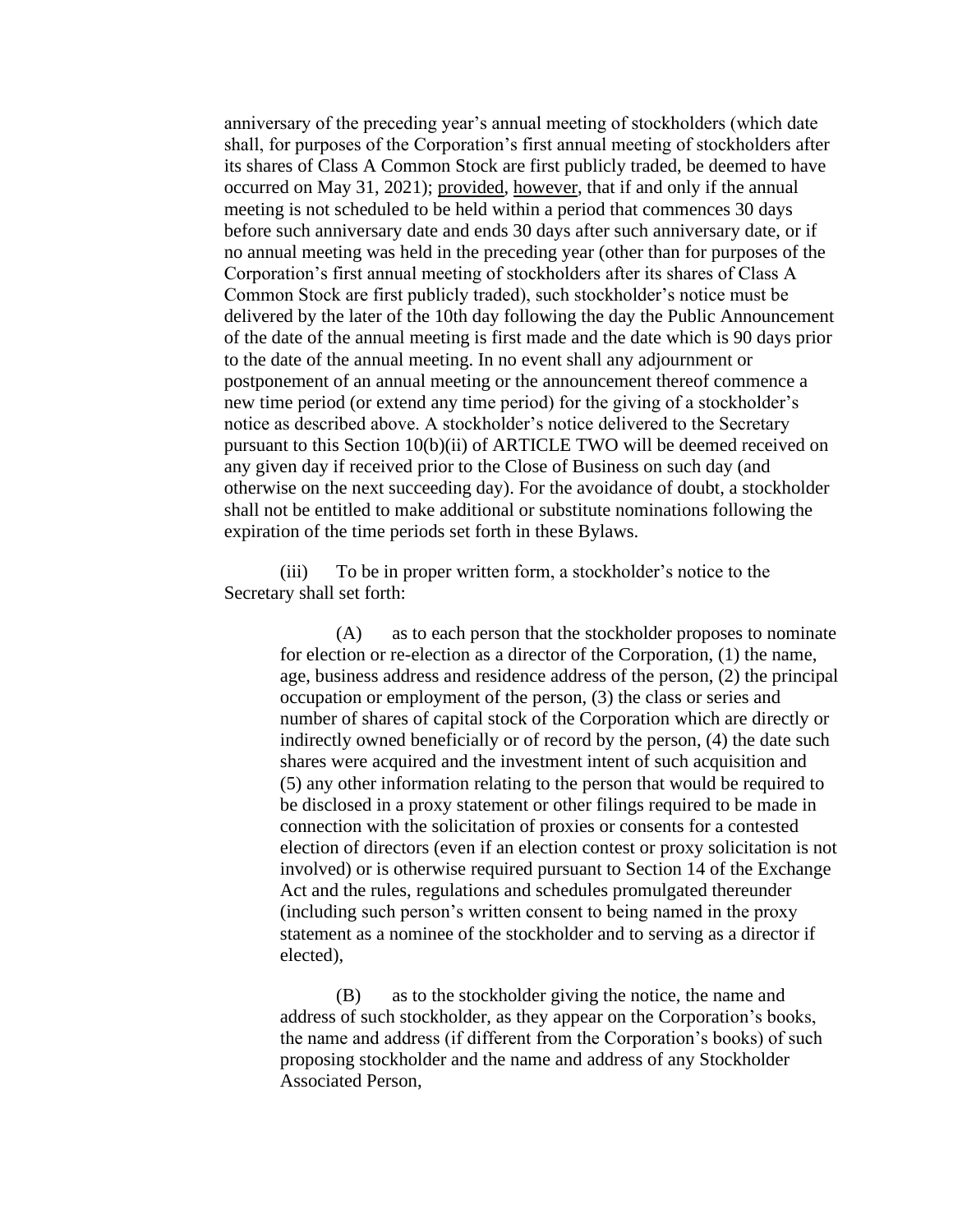(C) the class or series and number of shares of stock of the Corporation which are directly or indirectly held of record or beneficially owned by such stockholder or by any Stockholder Associated Person with respect to the Corporation's securities, a description of any Derivative Positions directly or indirectly held or beneficially held by the stockholder or any Stockholder Associated Person, and whether and the extent to which a Hedging Transaction has been entered into by or on behalf of such stockholder or any Stockholder Associated Person,

(D) a description of all arrangements or understandings (including financial transactions and direct or indirect compensation) between or among such stockholder or any Stockholder Associated Person and each proposed nominee and any other person or entity (including their names) pursuant to which the nomination(s) are to be made by such stockholder,

(E) a representation that such stockholder is a holder of record of the Corporation entitled to vote at such meeting and intends to appear in person or by proxy at the meeting to nominate the persons named in its notice,

(F) any other information relating to such stockholder or any Stockholder Associated Person that would be required to be disclosed in a proxy statement or other filings required to be made in connection with the solicitation of proxies or consents for a contested election of directors (even if an election contest or proxy solicitation is not involved) or otherwise required pursuant to Section 14 of the Exchange Act and the rules, regulations and schedules promulgated thereunder, and

(G) a representation as to whether such stockholder or any Stockholder Associated Person intends or is part of a group which intends to deliver a proxy statement and/or form of proxy to the holders of a sufficient number of the Corporation's outstanding shares reasonably believed by the stockholder or any Stockholder Associated Person, as the case may be, to elect each proposed nominee or otherwise to solicit proxies or votes from stockholders in support of the nomination.

In addition, any stockholder who submits a notice pursuant to this Section 10(b) of ARTICLE TWO is required to update and supplement the information disclosed in such notice, if necessary, in accordance with Section 10(d) of this ARTICLE TWO and shall comply with Section 10(f) of this ARTICLE TWO.

 $(iv)$  Notwithstanding anything in Section 10(b)(ii) of this ARTICLE TWO to the contrary, if the number of directors to be elected to the Board of Directors is increased effective after the time period for which nominations would otherwise be due under Section  $10(b)(ii)$  of this ARTICLE TWO and there is no Public Announcement naming the nominees for additional directorships at least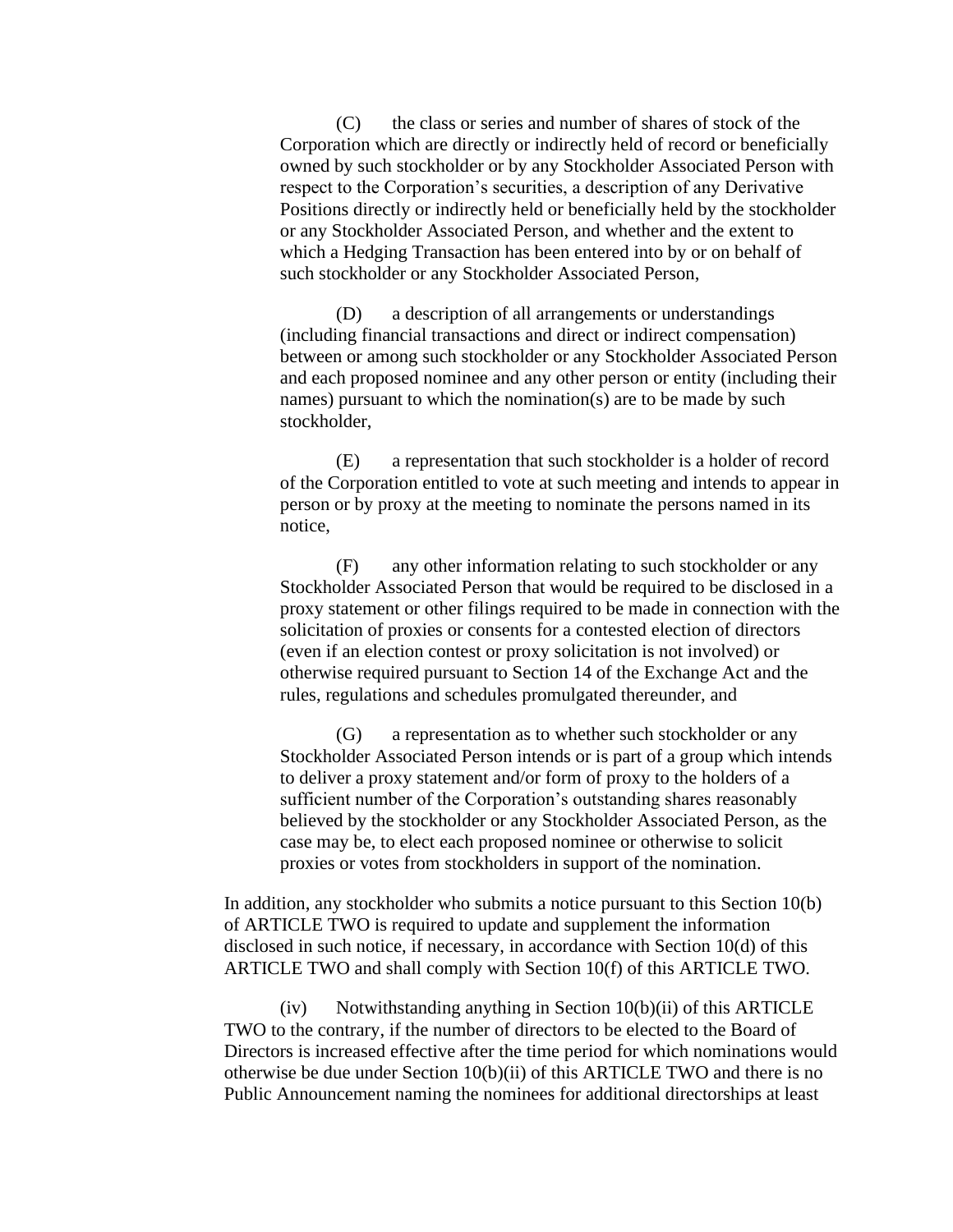10 days prior to the last day a stockholder may deliver a notice of nomination in accordance with Section 10(b)(ii), a stockholder's notice required by Section 10(b)(ii) of this ARTICLE TWO shall also be considered timely, but only with respect to nominees for the additional directorships, if it shall be received by the Secretary at the principal executive offices of the Corporation not later than the Close of Business on the 10th day following the day on which such Public Announcement is first made by the Corporation.

(c) Special Meetings of Stockholders. Only such business shall be conducted at a special meeting of stockholders as shall have been brought before the meeting pursuant to the notice of meeting. Only persons who are nominated in accordance and compliance with the procedures set forth in this Section 10(c) of ARTICLE TWO shall be eligible for election to the Board of Directors at a special meeting of stockholders at which directors are to be elected. Nominations of persons for election to the Board of Directors may be made at a special meeting of stockholders at which directors are to be elected pursuant to the notice of meeting only (i) by or at the direction of the Board of Directors or any duly authorized committee thereof or (ii) provided that the Board of Directors or stockholders (but only if stockholders are then-permitted to cause the Secretary to call a special meeting of stockholders pursuant to Section 2 of ARTICLE SEVEN of the Certificate of Incorporation) has determined that directors are to be elected at such special meeting, by any stockholder of the Corporation who (A) was a stockholder of record at the time of giving of notice provided for in this Section 10(c) of ARTICLE TWO and at the time of the special meeting, (B) is entitled to vote at the meeting and (C) complies with the notice procedures provided for in this Section 10(c) of ARTICLE TWO. For the avoidance of doubt, the foregoing clause (ii) of this Section 10(c) of ARTICLE TWO shall be the exclusive means for a stockholder to propose nominations of persons for election to the Board of Directors at a special meeting of stockholders at which directors are to be elected. For nominations to be properly brought by a stockholder at a special meeting of stockholders, the stockholder must have given timely notice thereof in proper written form as described in this Section 10(c) of ARTICLE TWO to the Secretary. To be timely, a stockholder's notice for the nomination of persons for election to the Board of Directors (other than such a notice by the Secretary pursuant to a Stockholder-Requested Special Meeting, which may be delivered at any time up to the later of (i) 30 days prior to the special meeting of stockholders and (ii) the 10th day following the day on which a Public Announcement is first made of the date of the special meeting and of the nominees proposed by the Board of Directors to be elected at such meeting) must be received by the Secretary at the principal executive offices of the Corporation not earlier than the 120th day prior to such special meeting and not later than the Close of Business on the later of the 90th day prior to such special meeting or the 10th day following the day on which a Public Announcement is first made of the date of the special meeting and of the nominees proposed by the Board of Directors to be elected at such meeting. In no event shall any adjournment or postponement of a special meeting or the announcement thereof commence a new time period (or extend any time period) for the giving of a stockholder's notice as described above. A stockholder's notice delivered to the Secretary pursuant to this Section 10(c) of ARTICLE TWO will be deemed received on any given day if received prior to the Close of Business on such day (and otherwise on the next succeeding day). To be in proper written form, such stockholder's notice shall set forth all of the information required by, and otherwise be in compliance with, Section 10(b)(iii) of this ARTICLE TWO. In addition, any stockholder who submits a notice pursuant to this Section 10(c) of ARTICLE TWO is required to update and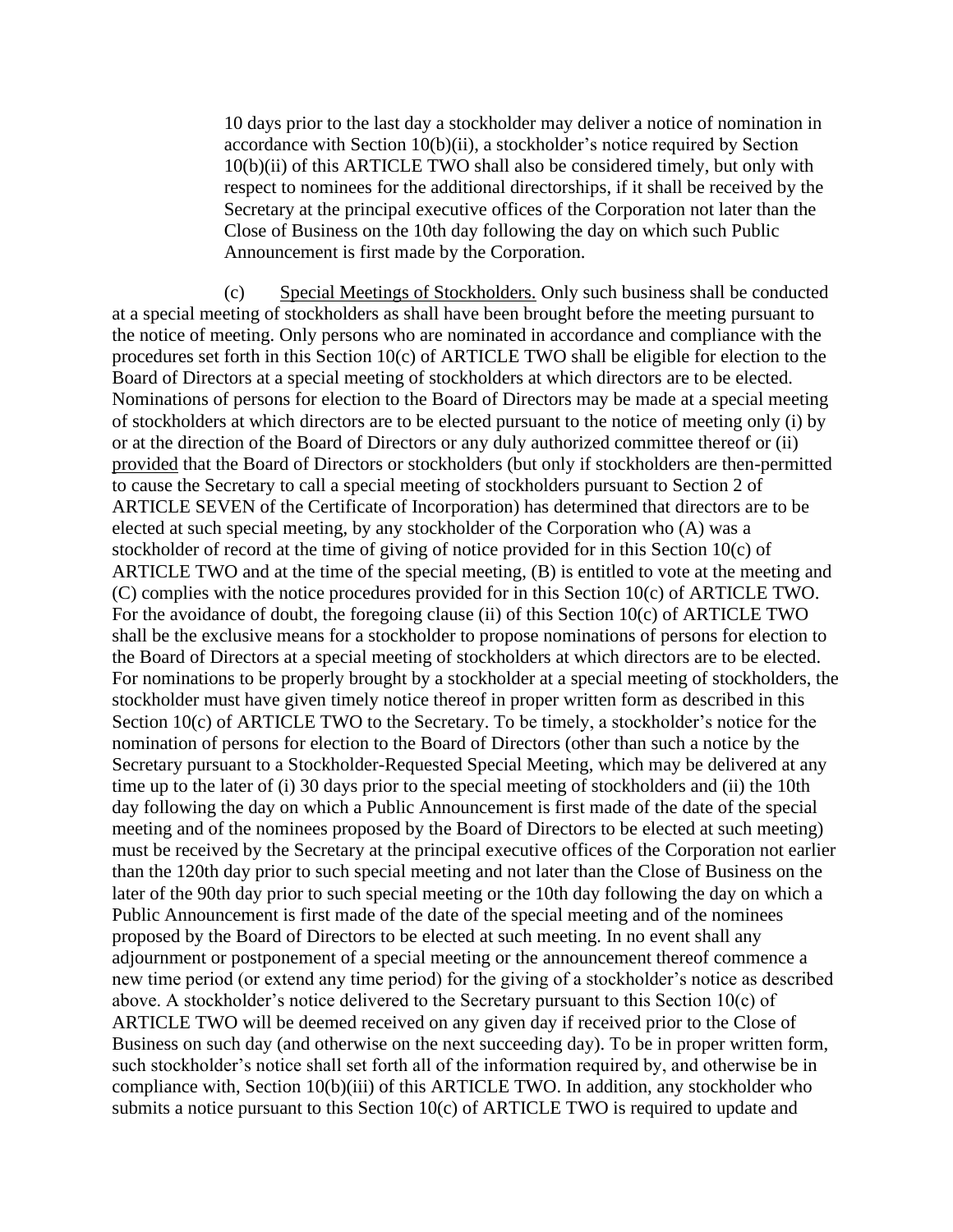supplement the information disclosed in such notice, if necessary, in accordance with Section 10(d) of this ARTICLE TWO and shall comply with Section 10(f) of this ARTICLE TWO.

(d) Update and Supplement of Stockholder's Notice. Any stockholder who submits a notice of proposal for business or nomination for election pursuant to this Section 10 of ARTICLE TWO is required to update and supplement the information disclosed in such notice, if necessary, so that the information provided or required to be provided in such notice shall be true and correct as of the record date for determining the stockholders entitled to notice of the meeting of stockholders and as of the date that is 10 Business Days prior to such meeting of the stockholders or any adjournment or postponement thereof, and such update and supplement shall be received by the Secretary at the principal executive offices of the Corporation not later than the Close of Business on the fifth Business Day after the record date for the meeting of stockholders (in the case of the update and supplement required to be made as of the record date), and not later than the Close of Business on the eighth business day prior to the date for the meeting of stockholders or any adjournment or postponement thereof (in the case of the update and supplement required to be made as of 10 Business Days prior to the meeting of stockholders or any adjournment or postponement thereof).

(e) Definitions. For purposes of this Section 10 of ARTICLE TWO, the term:

(i) "Business Day" means each Monday, Tuesday, Wednesday, Thursday and Friday that is not a day on which banking institutions in New York, NY are authorized or obligated by law or executive order to close;

(ii) "Close of Business" means 5:00 p.m. local time at the principal executive offices of the Corporation, and if an applicable deadline falls on the Close of Business on a day that is not a Business Day, then the applicable deadline shall be deemed to be the Close of Business on the immediately preceding Business Day;

(iii) "Derivative Positions" means, with respect to a stockholder or any Stockholder Associated Person, any derivative positions including, without limitation, any short position, profits interest, option, warrant, convertible security, stock appreciation right or similar right with an exercise or conversion privilege or a settlement payment or mechanism at a price related to any class or series of shares of the Corporation or with a value derived in whole or in part from the value of any class or series of shares of the Corporation, whether or not such instrument or right shall be subject to settlement in the underlying class or series of capital stock of the Corporation or otherwise and any performancerelated fees to which such stockholder or any Stockholder Associated Person is entitled based, directly or indirectly, on any increase or decrease in the value of shares of capital stock of the Corporation;

(iv) "Hedging Transaction" means, with respect to a stockholder or any Stockholder Associated Person, any hedging or other transaction (such as borrowed or loaned shares) or series of transactions, or any other agreement, arrangement or understanding, the effect or intent of which is to increase or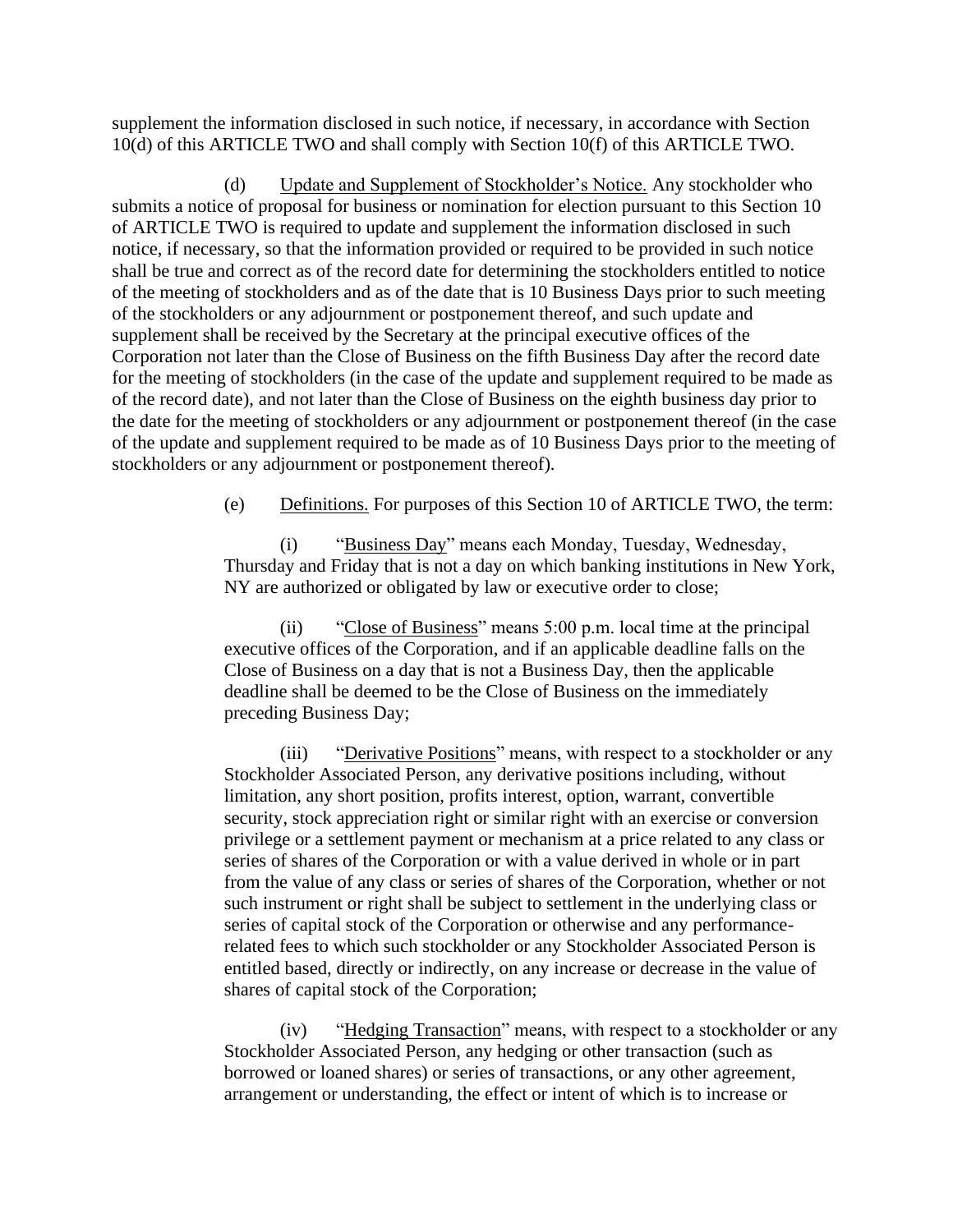decrease the voting power or economic or pecuniary interest of such stockholder or any Stockholder Associated Person with respect to the Corporation's securities;

(v) "Public Announcement" means disclosure in a press release reported by the Dow Jones News Service, Associated Press, Business Wire, PR Newswire or comparable news service or in a document publicly filed by the Corporation with the Securities and Exchange Commission pursuant to Sections 13, 14 or 15(d) of the Exchange Act; and

(vi) "Stockholder Associated Person" of any stockholder means (A) any person controlling, directly or indirectly, or acting in concert with, such stockholder, (B) any beneficial owner of shares of stock of the Corporation owned of record or beneficially by such stockholder or (C) any person directly or indirectly controlling, controlled by or under common control with such Stockholder Associated Person.

(f) Submission of Questionnaire, Representation and Agreement. To be qualified to be a nominee for election or re-election as a director of the Corporation, a person must deliver (in the case of a person nominated by a stockholder in accordance with Sections 10(b) or 10(c) of this ARTICLE TWO, in accordance with the time periods prescribed for delivery of notice under such sections) to the Secretary at the principal executive offices of the Corporation a written questionnaire with respect to the background and qualification of such person and the background of any other person or entity on whose behalf the nomination is being made (which questionnaire shall be provided by the Secretary upon written request of any stockholder of record identified by name within five Business Days of such written request) and a written representation and agreement (in the form provided by the Secretary upon written request of any stockholder of record identified by name within five Business Days of such written request) that such person  $(i)$  is not and will not become a party to  $(A)$  any agreement, arrangement or understanding with, and has not given any commitment or assurance to, any person or entity as to how such person, if elected as a director of the Corporation, will act or vote on any issue or question (a "Voting Commitment") that has not been disclosed to the Corporation or (B) any Voting Commitment that could limit or interfere with such person's ability to comply, if elected as a director of the Corporation, with such person's fiduciary duties under applicable law, (ii) is not and will not become a party to any agreement, arrangement or understanding with any person or entity other than the Corporation with respect to any direct or indirect compensation, reimbursement or indemnification in connection with service or action as a director that has not been disclosed therein and (iii) would be in compliance, and if elected as a director of the Corporation will comply, with all applicable publicly disclosed corporate governance, conflict of interest, confidentiality and stock ownership and trading policies and guidelines of the Corporation.

(g) Update and Supplement of Nominee Information. The Corporation may also, as a condition to any such nomination or business being deemed properly brought before an annual meeting, require any Stockholder Associated Person or proposed nominee to deliver to the Secretary, within five Business Days of any such request, such other information as may reasonably be requested by the Corporation, including such other information as may be reasonably required by the Board of Directors, in its sole discretion, to determine (A) the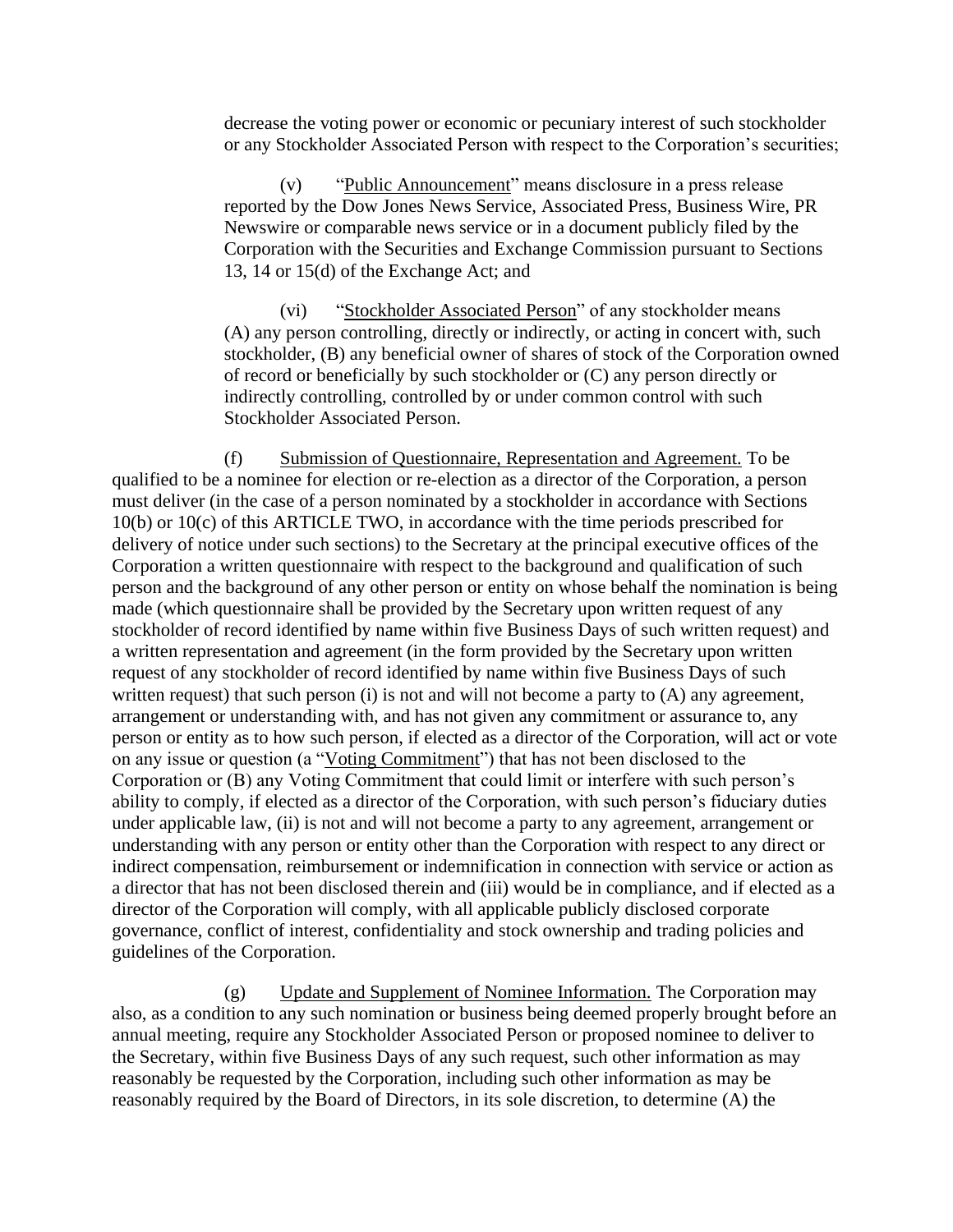eligibility of such proposed nominee to serve as a director of the Corporation, (B) whether such nominee qualifies as an "independent director" or "audit committee financial expert" under applicable law, Securities and Exchange Commission and stock exchange rules or regulations, or any publicly disclosed corporate governance guideline or committee charter of the Corporation and (C) such other information that the Board of Directors determines, in its sole discretion, could be material to a reasonable stockholder's understanding of the independence, or lack thereof, of such nominee.

(h) Authority of Chairperson; General Provisions. Except as otherwise provided by applicable law, the Certificate of Incorporation or these Bylaws, the chairperson of the meeting shall have the power and duty to determine whether any nomination or other business proposed to be brought before the meeting was made or brought in accordance with the procedures set forth in these Bylaws (including whether the stockholder or Stockholder Associated Person, if any, on whose behalf the nomination or proposal is made or solicited (or is part of a group which solicited) or did not so solicit, as the case may be, proxies or votes in support of such stockholder's nominee or proposal in compliance with such stockholder's representation as required by Section  $10(a)(iii)(G)$  or Section  $10(b)(iii)(G)$ , as applicable, of this ARTICLE TWO) and, if any nomination or other business is not made or brought in compliance with these Bylaws, to declare that such nomination or proposal of other business be disregarded and not acted upon. Notwithstanding the foregoing provisions of this Section 10 of ARTICLE TWO, unless otherwise required by law, if the stockholder (or a qualified representative of the stockholder) does not appear at the annual or special meeting of stockholders of the Corporation to present a nomination or proposed business, such nomination shall be disregarded and such proposed business shall not be transacted, notwithstanding that proxies in respect of such vote may have been received by the Corporation. For purposes of this Section 10 of ARTICLE TWO, to be considered a qualified representative of the stockholder, a person must be a duly authorized officer, manager or partner of such stockholder or must be authorized by a writing executed by such stockholder or an electronic transmission delivered by such stockholder to act for such stockholder as proxy at the meeting of stockholders and such person must produce such writing or electronic transmission, or a reliable reproduction of the writing or electronic transmission, at the meeting of stockholders.

(i) Compliance with Exchange Act. Notwithstanding the foregoing provisions of these Bylaws, a stockholder shall also comply with all applicable requirements of the Exchange Act and the rules, regulations and schedules promulgated thereunder with respect to the matters set forth in these Bylaws; provided, however, that any references in these Bylaws to the Exchange Act or the rules, regulations and schedules promulgated thereunder are not intended to and shall not limit the requirements applicable to any nomination or other business to be considered pursuant to this Section 10 of ARTICLE TWO.

(j) Effect on Other Rights. Nothing in these Bylaws shall be deemed to (A) affect any rights of the stockholders to request inclusion of proposals in the Corporation's proxy statement pursuant to Rule 14 a-8 under the Exchange Act, (B) confer upon any stockholder a right to have a nominee or any proposed business included in the Corporation's proxy statement, except as set forth in the Certificate of Incorporation or these Bylaws, (C) affect any rights of the holders of any series of preferred stock to elect directors pursuant to any applicable provisions of the Certificate of Incorporation or (D) limit the exercise, the method or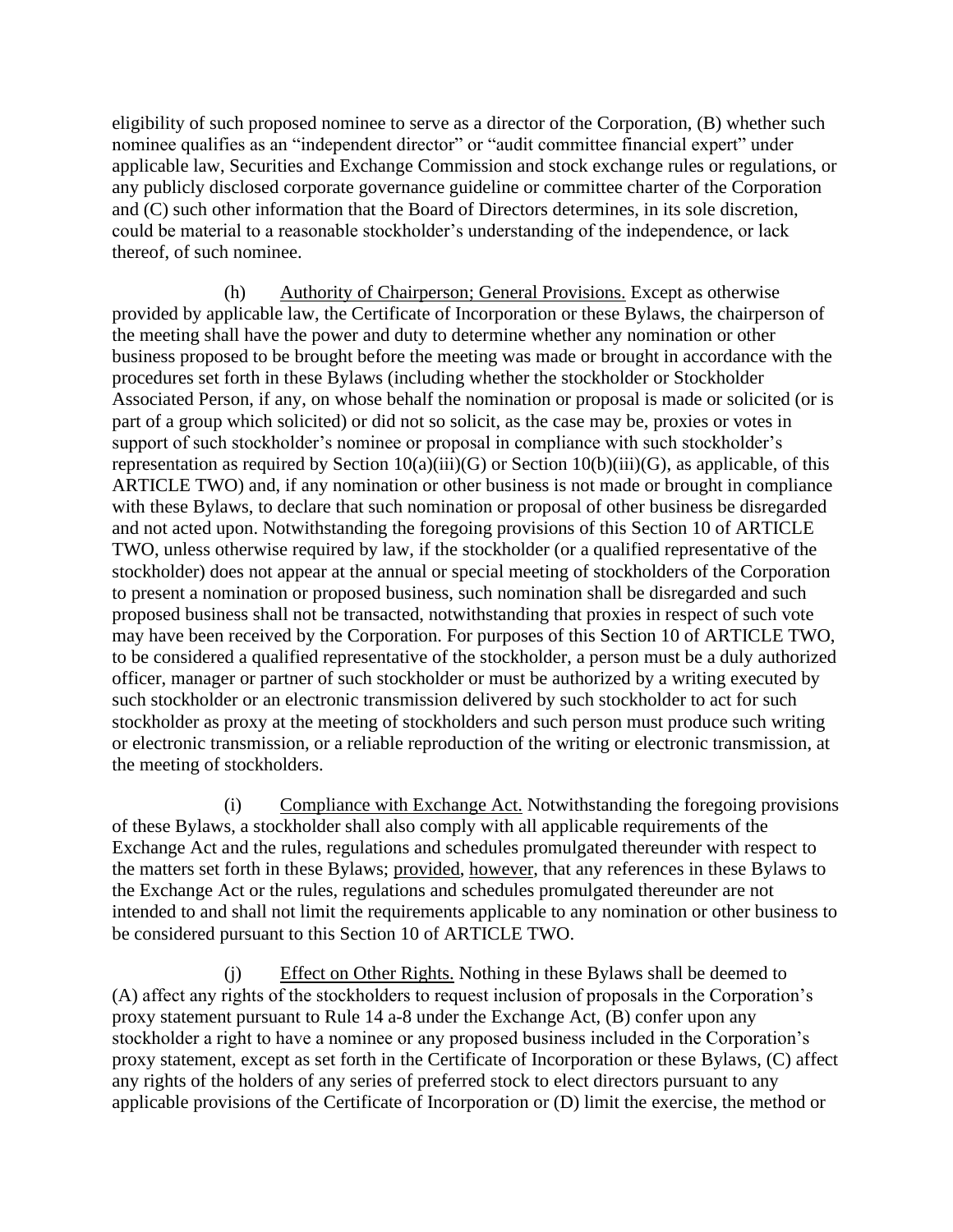timing of the exercise of, the rights of any person granted by the Corporation to nominate directors.

SECTION 11. Fixing a Record Date for Stockholder Meetings. In order that the Corporation may determine the stockholders entitled to notice of any meeting of stockholders or any adjournment thereof, the Board of Directors may fix a record date, which record date shall not precede the date on which the resolution fixing the record date is adopted by the Board of Directors, and which record date shall not be more than 60 days nor less than 10 days before the date of such meeting. If the Board of Directors so fixes a date, such date shall also be the record date for determining the stockholders entitled to vote at such meeting unless the Board of Directors determines, at the time it fixes such record date, that a later date on or before the date of the meeting shall be the date for making such determination. If no record date is fixed by the Board of Directors, the record date for determining stockholders entitled to notice of or to vote at a meeting of stockholders shall be the Close of Business on the next day preceding the day on which notice is first given or, if notice is waived, at the Close of Business on the day next preceding the day on which the meeting is held. A determination of stockholders of record entitled to notice of or to vote at a meeting of stockholders shall apply to any adjournment of the meeting; provided, however, that the Board of Directors may fix a new record date for the adjourned meeting in conformity herewith; and in such case shall also fix as the record date for stockholders entitled to notice of such adjourned meeting the same or an earlier date as that fixed for determination of stockholders entitled to vote in accordance with the foregoing provisions of this Section 11 of ARTICLE TWO at the adjourned meeting.

SECTION 12. Action by Stockholders Without a Meeting. So long as stockholders of the Corporation have the right to act by written consent in accordance with Section 1 of ARTICLE SEVEN of the Certificate of Incorporation, the following provisions shall apply:

(a) Record Date. For the purpose of determining the stockholders entitled to consent to corporate action in writing or in an electronic transmission without a meeting as may be permitted by the Certificate of Incorporation or the certificate of designation relating to any outstanding class or series of preferred stock, the Board of Directors may fix a record date, which record date shall not precede the date on which the resolution fixing the record date is adopted by the Board of Directors, and which record date shall not be more than 10 (or the maximum number permitted by applicable law) days after the date on which the resolution fixing the record date is adopted by the Board of Directors. Any stockholder of record seeking to have the stockholders authorize or take action by consent shall, by written notice delivered by hand to the Secretary at the Corporation's principal place of business during regular business hours, request that the Board of Directors fix a record date, which notice shall include the text of any proposed resolutions. Notices delivered to the Secretary pursuant to Section 12(a) of this ARTICLE TWO will be deemed received on any given day only if received prior to the Close of Business on such day (and otherwise shall be deemed received on the next succeeding Business Day). The Board of Directors shall promptly, but in all events within ten (10) days after the date on which such written notice is properly delivered to and deemed received by the Secretary, adopt a resolution fixing the record date (unless a record date has previously been fixed by the Board of Directors pursuant to the first sentence of this Section 12(a) of ARTICLE TWO). If no record date has been fixed by the Board of Directors pursuant to this Section 12(a) of ARTICLE TWO or otherwise within 10 days of receipt of a valid request by a stockholder, the record date for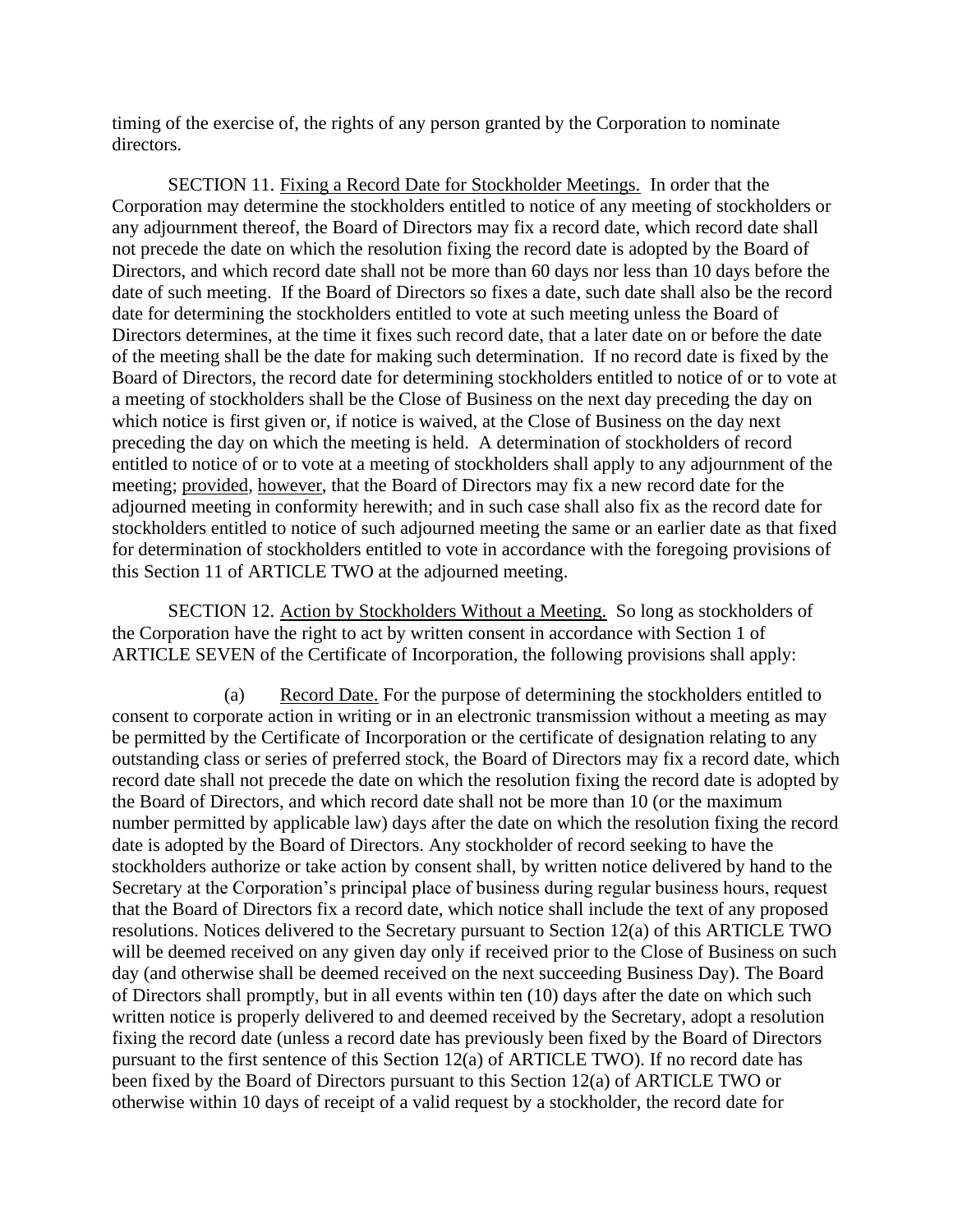determining stockholders entitled to consent to corporate action in writing or in electronic transmissions without a meeting, when no prior action by the Board of Directors is required pursuant to applicable law, shall be the first date on which a signed consent setting forth the action taken or proposed to be taken is delivered to the Corporation pursuant to Section 12(b) of this ARTICLE TWO; provided, however, that if prior action by the Board of Directors is required by applicable law, the record date for determining stockholders entitled to consent to corporate action in writing or in electronic transmissions without a meeting shall in such an event be at the Close of Business on the day on which the Board of Directors adopts the resolution taking such prior action.

(b) Generally. No consent shall be effective to take the corporate action referred to therein unless written or electronic consents signed by a sufficient number of stockholders to take such action are delivered to the Corporation, in the manner required by this Section 12 of ARTICLE TWO and applicable law, within 60 (or the maximum number permitted by applicable law) days of the first date on which a consent is delivered to the Corporation in the manner required by applicable law and this Section 12. The validity of any consent executed by a proxy for a stockholder pursuant to an electronic transmission transmitted to such proxy holder by or upon the authorization of the stockholder shall be determined by or at the direction of the Secretary. A written record of the information upon which the person making such determination relied shall be made and kept in the records of the proceedings of the stockholders. Any such consent shall be inserted in the minute book as if it were the minutes of a meeting of stockholders. Prompt notice of the taking of the corporate action without a meeting by less than unanimous written consent shall be given by the Corporation (at its expense) to those stockholders who have not consented in writing or by electronic transmission and who, if the action had been taken at a meeting, would have been entitled to notice of the meeting if the record date for notice of such meeting had been the date that consents signed by a sufficient number of holders to take the action were delivered to the Corporation.

# SECTION 13. Conduct of Meetings.

(a) Generally. Meetings of stockholders shall be presided over by the Chairperson of the Board of Directors, if any, or in such person's absence or disability, by the Lead Independent Director, if any, or in such person's absence or disability, the Chief Executive Officer, or in the absence or disability of the foregoing persons by a chairperson designated by the Board of Directors, or in the absence or disability of such person, by a chairperson chosen at the meeting. The Secretary shall act as secretary of the meeting, but in the Secretary's absence or disability the chairperson of the meeting may appoint any person to act as secretary of the meeting.

(b) Rules, Regulations and Procedures. The Board of Directors may adopt by resolution such rules, regulations and procedures for the conduct of any meeting of stockholders of the Corporation as it shall deem appropriate including, without limitation, such guidelines and procedures as it may deem appropriate regarding the participation by means of remote communication of stockholders and proxyholders not physically present at a meeting. Except to the extent inconsistent with such rules, regulations and procedures as adopted by the Board of Directors, the chairperson of any meeting of stockholders shall have the right and authority to prescribe such rules, regulations and procedures and to do all such acts as, in the judgment of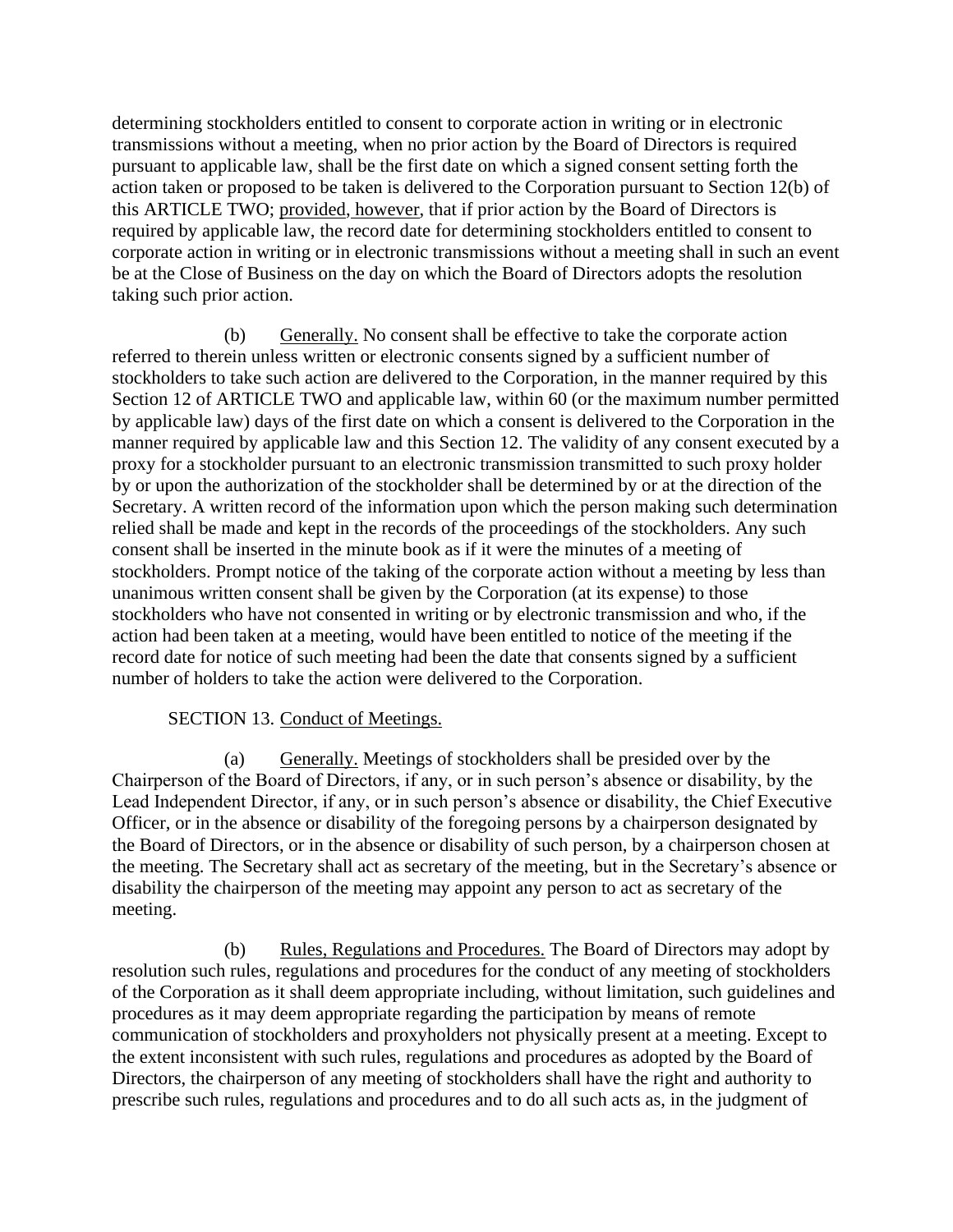such chairperson, are appropriate for the proper conduct of the meeting. Such rules, regulations or procedures, whether adopted by the Board of Directors or prescribed by the chairperson of the meeting, may include, without limitation, the following: (i) the establishment of an agenda or order of business for the meeting; (ii) rules and procedures for maintaining order at the meeting and the safety of those present; (iii) limitations on attendance at or participation in the meeting to stockholders of record of the Corporation, their duly authorized and constituted proxies or such other persons as the chairperson of the meeting shall determine; (iv) restrictions on entry to the meeting after the time fixed for the commencement thereof; (v) limitations on the time allotted to questions or comments by participants; and (vi) restrictions on the use of mobile phones, audio or video recording devices and similar devices at the meeting. The chairperson of the meeting of stockholders, in addition to making any other determinations that may be appropriate to the conduct of the meeting, shall, if the facts warrant, determine and declare to the meeting that a nomination or matter or business was not properly brought before the meeting and if such chairperson should so determine, such chairperson shall so declare to the meeting and any such matter or business not properly brought before the meeting shall not be transacted or considered. Unless and to the extent determined by the Board of Directors or the chairperson of the meeting, meetings of stockholders shall not be required to be held in accordance with the rules of parliamentary procedure. The chairperson of the meeting shall announce at the meeting when the polls for each matter to be voted upon at the meeting will be opened and closed. After the polls close, no ballots, proxies or votes or any revocations or changes thereto may be accepted. The chairperson of the meeting shall have the power, right and authority, for any or no reason, to convene, recess and/or adjourn any meeting of stockholders; provided that, prior to the Trigger Date, the chairperson of the meeting shall not recess and/or adjourn any Stockholder-Requested Special Meeting without the prior written consent or the affirmative vote at such meeting of holders of a majority of the voting power of all then-outstanding shares of capital stock of the Corporation.

(c) Inspectors of Elections. The Corporation may, and to the extent required by law shall, in advance of any meeting of stockholders, appoint one or more inspectors of election to act at the meeting and make a written report thereof. One or more other persons may be designated as alternate inspectors to replace any inspector who fails to act. If no inspector or alternate is able to act at a meeting of stockholders, the chairperson of the meeting shall appoint one or more inspectors to act at the meeting. Unless otherwise required by law, inspectors may be officers, employees or agents of the Corporation. No person who is a candidate for an office at an election may serve as an inspector at such election. Each inspector, before entering upon the discharge of such inspector's duties, shall take and sign an oath faithfully to execute the duties of inspector with strict impartiality and according to the best of such inspector's ability. The inspector shall have the duties prescribed by law and, when the vote is completed, shall make a certificate of the result of the vote taken and of such other facts as may be required by law.

#### **ARTICLE 3 DIRECTORS**

SECTION 1. General Powers. The business and affairs of the Corporation shall be managed by or under the direction of the Board of Directors.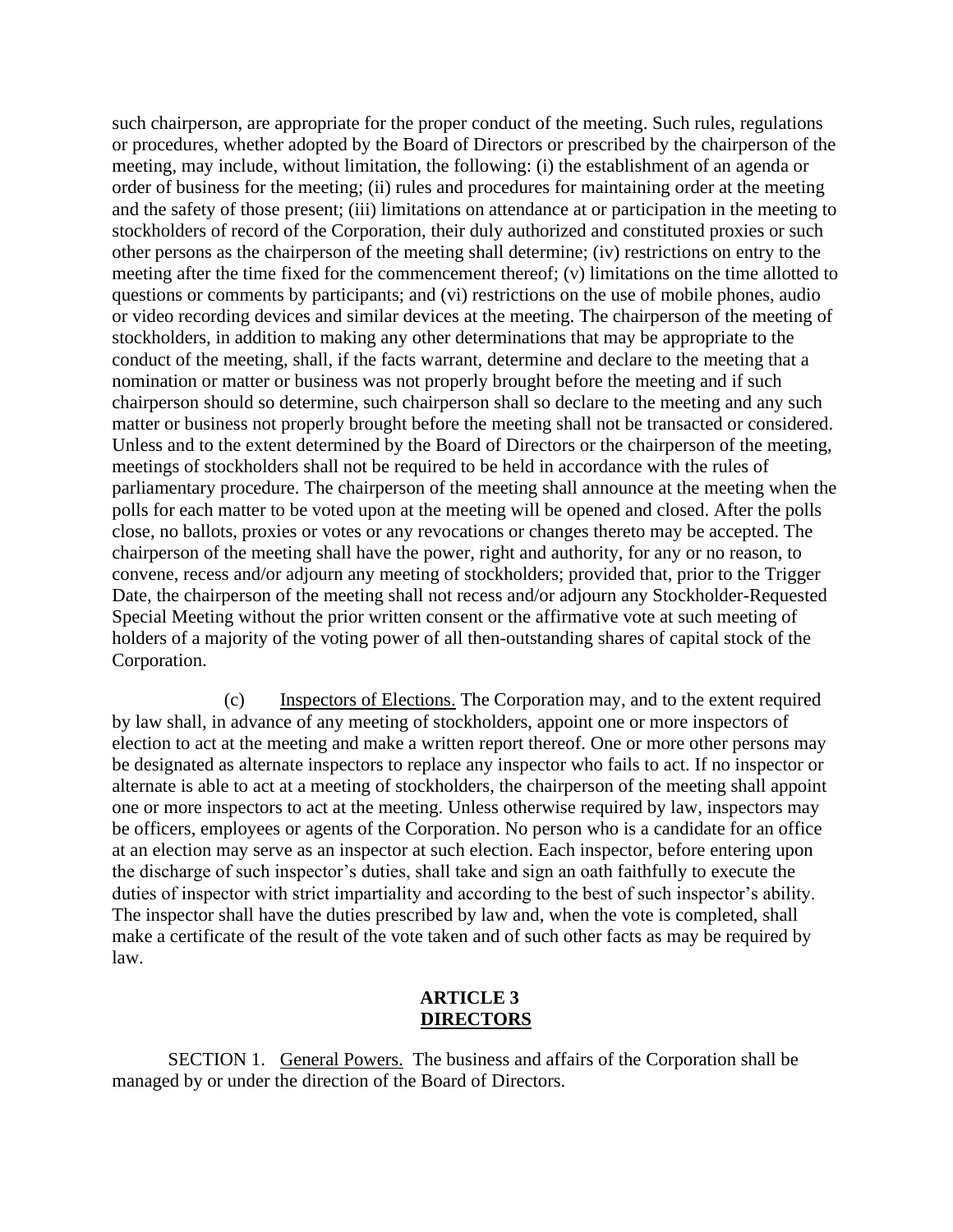SECTION 2. Regular Meetings and Special Meetings. Regular meetings of the Board of Directors may be held without notice at such time and at such place as shall from time to time be determined by resolution of the Board of Directors and publicized among all directors. Special meetings of the Board of Directors may be called by (i) the Chairperson of the Board, if any, (ii) the Chief Executive Officer of the Corporation, if any, or (iii) by the Secretary upon the written request of a majority of the directors then in office, and in each case shall be held at the place, if any, on the date and at the time as he, she or they shall fix. Any and all business may be transacted at a special meeting of the Board of Directors.

SECTION 3. Notice of Meetings. Notice of regular meetings of the Board of Directors need not be given except as otherwise required by law or these Bylaws. Notice of each special meeting of the Board of Directors, and of each regular meeting of the Board of Directors for which notice is required, shall be given by the Secretary as hereinafter provided in this Section 3 of ARTICLE THREE. Such notice shall state the date, time and place, if any, of the meeting. Notice of any special meeting, and of any regular meeting for which notice is required, shall be given to each director at least (a) 24 hours before the meeting if by telephone or by being personally delivered or sent by overnight courier, telecopy, electronic transmission, email or similar means or (b) five days before the meeting if delivered by mail to the director's residence or usual place of business. Such notice shall be deemed to be delivered when deposited in the United States mail so addressed, with postage prepaid, or when transmitted if sent by telex, telecopy, electronic transmission, email or similar means. Neither the business to be transacted at, nor the purpose of, any special meeting of the Board of Directors need be specified in the notice or waiver of notice of such meeting.

SECTION 4. Waiver of Notice. Any director may waive notice of any meeting of directors by a writing signed by the director or by electronic transmission. Any member of the Board of Directors or any committee thereof who is present at a meeting shall have waived notice of such meeting except when such member attends for the express purpose of objecting at the beginning of the meeting to the transaction of any business because the meeting is not lawfully called or convened and does not further participate in the meeting. Any member who is present shall be conclusively presumed to have assented to any action taken unless his or her dissent shall be entered in the minutes of the meeting or unless his or her written dissent to such action shall be filed with the person acting as the secretary of the meeting before the adjournment thereof or shall be forwarded by registered mail to the secretary of the Corporation immediately after the adjournment of the meeting. Such right to dissent shall not apply to any member who voted in favor of such action.

SECTION 5. Chairperson of the Board of Directors, Lead Independent Director. The Board of Directors may elect, by the affirmative vote of a majority of the directors then in office, a Chairperson of the Board of Directors. The Chairperson of the Board of Directors must be a director. The Board of Directors may determine whether the Chairperson of the Board of Directors is an executive Chairperson or non-executive Chairperson. Unless otherwise determined by the Board of Directors, an executive Chairperson shall be deemed to be an officer of the Corporation. The Board of Directors may at any time and for any reason designate another director to serve as Chairperson of the Board of Directors and may determine whether any Chairperson of the Board of Directors shall be or cease to be an executive Chairperson. Subject to the provisions of these Bylaws and the direction of the Board of Directors, he or she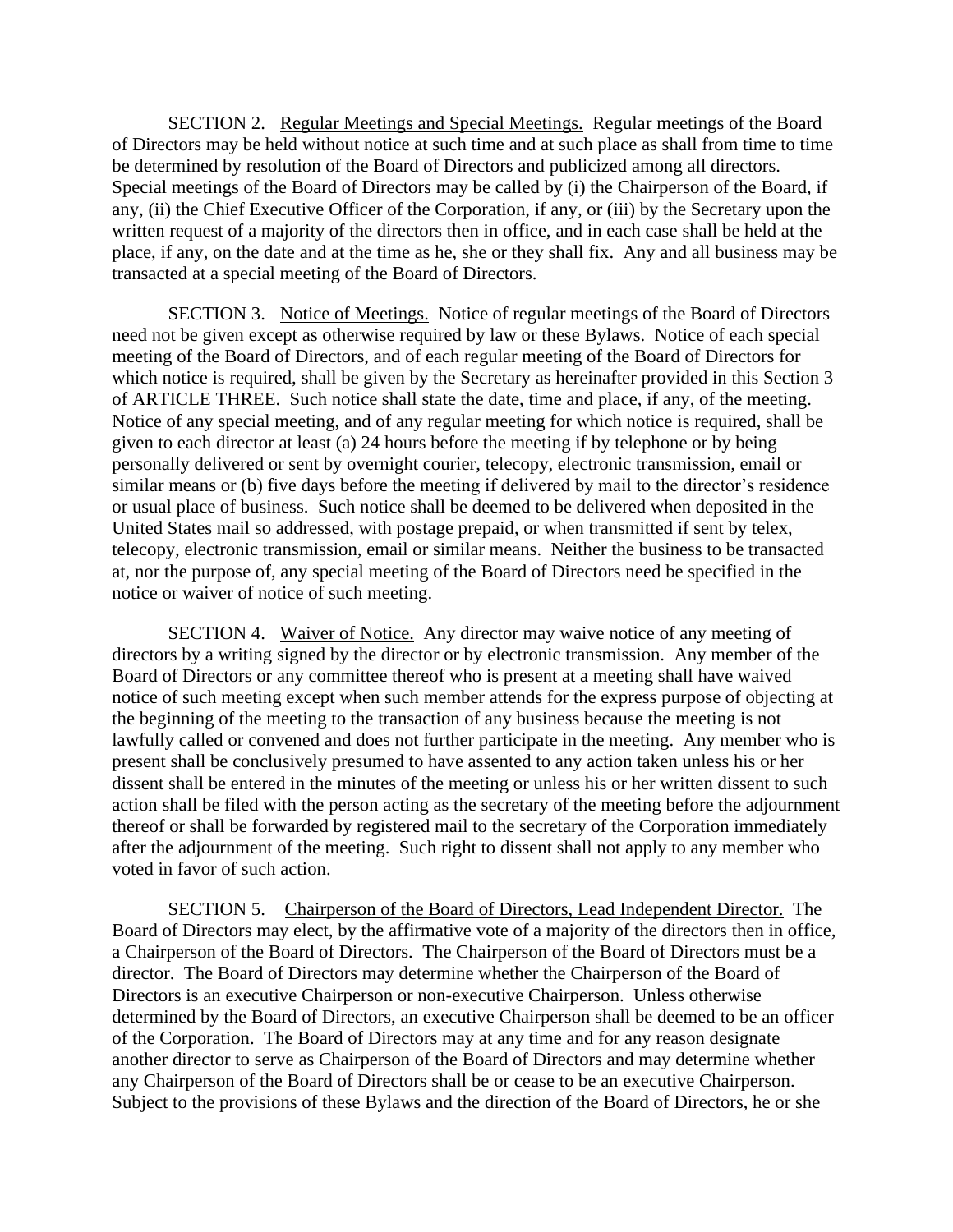shall perform all duties and have all powers which are commonly incident to the position of chairperson of a board of directors or which are delegated to him or her by the Board of Directors, preside at all meetings of the stockholders and Board of Directors at which he or she is present and have such powers and perform such duties as the Board of Directors may from time to time prescribe. The Board may, in its discretion, elect, by the affirmative vote of a majority of the directors then in office, a lead independent director from among its members that are Independent Directors (as defined below) (such director, the "Lead Independent Director"). The Lead Independent Director shall preside at all meetings at which the Chairperson of the Board of Directors is not present and shall have such powers and perform such duties as the Board of Directors may from time to time prescribe. For purposes of these Bylaws, "Independent Director" has the meaning ascribed to such term under the rules of the exchange upon which the Corporation's Class A Common Stock is primarily traded. If the Chairperson of the Board of Directors and the Lead Independent Director, if any, are not present at a meeting of the Board of Directors, the Chief Executive Officer (if the Chief Executive Officer is a director and is not also the Chairperson of the Board of Directors) shall preside at such meeting, and, if the Chief Executive Officer is not present at such meeting, a majority of the directors present at such meeting shall elect one of the directors present at the meeting to so preside.

SECTION 6. Quorum, Required Vote and Adjournment. At all meetings of the Board of Directors, a majority of the directors then in office shall constitute a quorum for the transaction of business; provided, however, that a quorum shall never be less than one-third the total number of directors. Unless by express provision of an applicable law, the Certificate of Incorporation or these Bylaws a different vote is required, the vote of a majority of directors present at a meeting at which a quorum is present shall be the act of the Board of Directors. At any meeting of the Board of Directors, business shall be transacted in such order and manner as the Board of Directors may from time to time determine. If a quorum shall not be present at any meeting of the Board of Directors, the directors present thereat may, to the fullest extent permitted by law, adjourn the meeting from time to time, without notice other than announcement at the meeting, until a quorum shall be present.

## SECTION 7. Committees.

(a) The Board of Directors may designate one or more committees, including an executive committee, consisting of one or more of the directors of the Corporation, and any committees required by the rules and regulations of such exchange as any securities of the Corporation are listed. The Board of Directors may designate one or more directors as alternate members of any committee, who may replace any absent or disqualified member at any meeting of the committee. Except to the extent restricted by applicable law or the Certificate of Incorporation, each such committee, to the extent provided by the DGCL and in the resolution creating it, shall have and may exercise all the powers and authority of the Board of Directors. Each such committee shall serve at the pleasure of the Board of Directors. Each committee shall keep regular minutes of its meetings and report the same to the Board of Directors upon request.

(b) Each committee of the Board of Directors may fix its own rules of procedure and shall hold its meetings as provided by such rules, except as may otherwise be provided by a resolution of the Board of Directors designating such committee. Unless otherwise provided in such a resolution, the presence of at least a majority of the members of the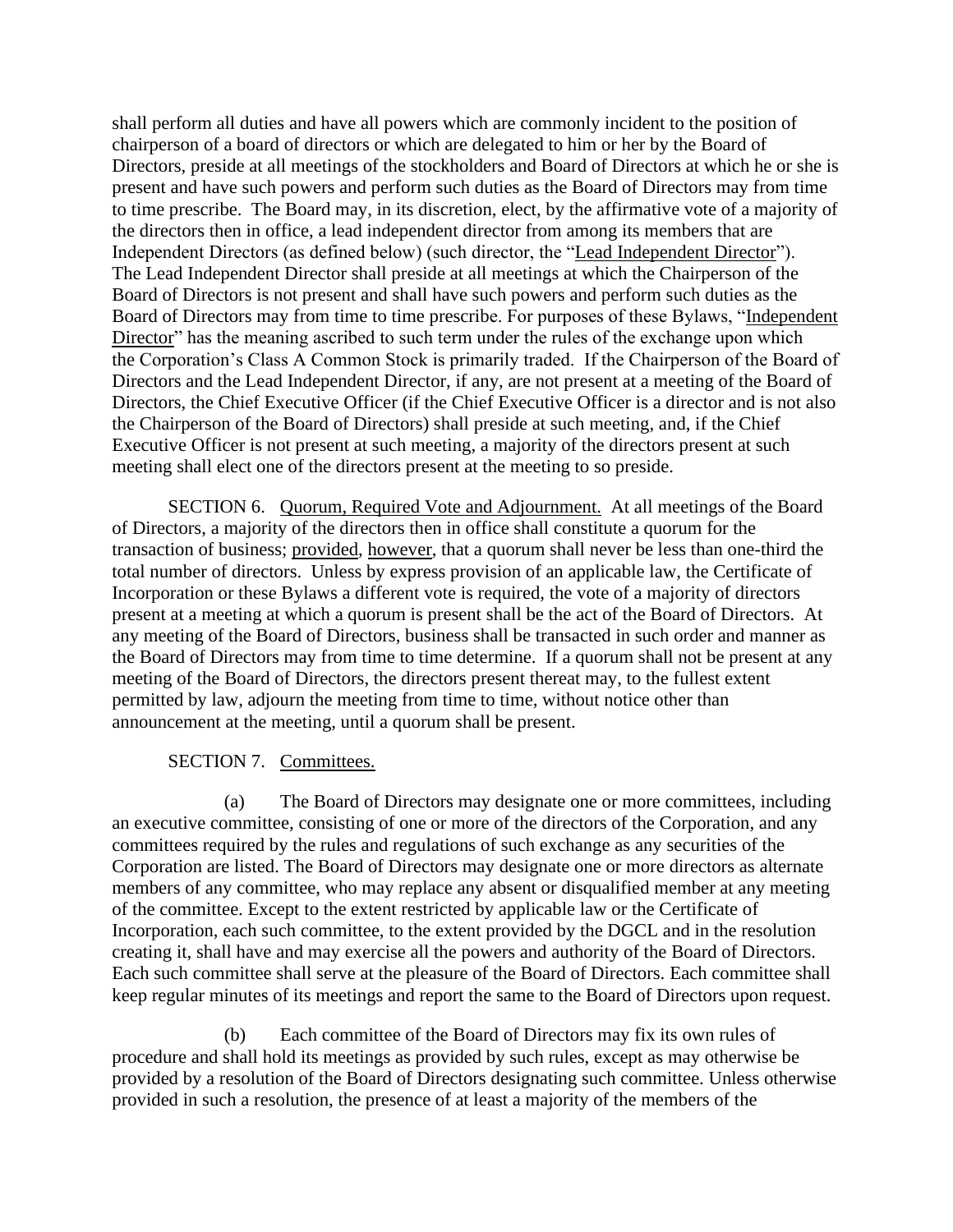committee shall be necessary to constitute a quorum. All matters shall be determined by a majority vote of the members present at a meeting at which a quorum is present. Unless otherwise provided in such a resolution, in the event that a member and that member's alternate, if alternates are designated by the Board of Directors, of such committee is or are absent or disqualified, the member or members present at any meeting and not disqualified from voting, whether or not such member or members constitute a quorum, may unanimously appoint another member of the Board of Directors to act at the meeting in place of any such absent or disqualified member.

SECTION 8. Action by Written Consent. Unless otherwise restricted by the Certificate of Incorporation or these Bylaws, any action required or permitted to be taken at any meeting of the Board of Directors, or of any committee thereof, may be taken without a meeting if all members of the Board of Directors or such committee, as the case may be, consent thereto in writing or by electronic transmission. After an action is taken, the consent or consents relating thereto shall be filed with the minutes of proceedings of the Board of Directors or applicable committee thereof. Such filing shall be in paper form if the minutes are maintained in paper form and shall be in electronic form if the minutes are maintained in electronic form.

SECTION 9. Compensation. The Board of Directors shall have the authority to fix the compensation, including fees, reimbursement of expenses and equity compensation, of directors for services to the Corporation in any capacity, including for attendance of meetings of the Board of Directors or participation on any committees. No such payment shall preclude any director from serving the Corporation in any other capacity and receiving compensation therefor.

SECTION 10. Reliance on Books and Records. A member of the Board of Directors, or a member of any committee designated by the Board of Directors, shall in the performance of such member's duties, be fully protected in relying in good faith upon records of the Corporation and upon such information, opinions, reports or statements presented to the Corporation by any of the Corporation's officers or employees, or committees of the Board of Directors, or by any other person as to matters the member reasonably believes are within such other person's professional or expert competence and who has been selected with reasonable care by or on behalf of the Corporation.

SECTION 11. Telephonic and Other Meetings. Unless restricted by the Certificate of Incorporation, any one or more members of the Board of Directors or any committee thereof may participate in a meeting of the Board of Directors or such committee by means of conference telephone or other communications equipment by means of which all persons participating in the meeting can hear each other. Participation by such means shall constitute presence in person at a meeting.

## **ARTICLE 4 OFFICERS**

SECTION 1. Election; Term of Office; Appointments. The officers of the Corporation shall be elected by the Board of Directors, and shall consist of a Chief Executive Officer, a President, a Chief Financial Officer, one or more Vice Presidents, a Treasurer, a Secretary, one or more Assistant Secretaries and such other officers as the Board of Directors from time to time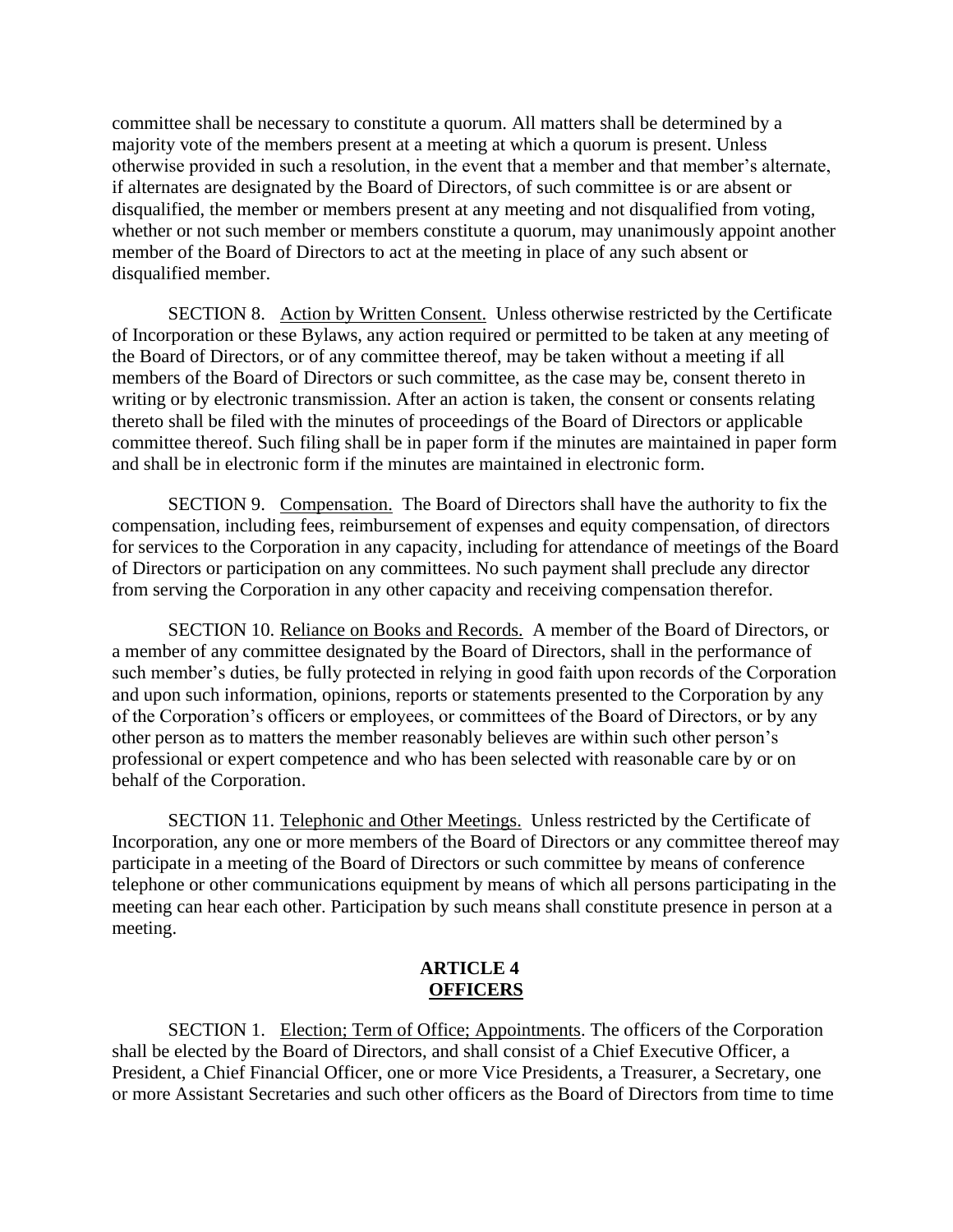may deem proper. All officers elected by the Board of Directors shall each have such powers and duties as generally pertain to their respective offices, subject to the specific provisions of this ARTICLE FOUR. Such officers shall also have such powers and duties as from time to time may be conferred by the Board of Directors or by any committee thereof. The Board of Directors (or any committee thereof) may from time to time elect, or the Chairperson of the Board of Directors, the Chief Executive Officer or President may appoint, such other officers (including, without limitation, one or more Vice Presidents, Assistant Secretaries, Assistant Treasurers, Controllers and Assistant Controllers) and such agents, as may be necessary or desirable for the conduct of the business of the Corporation. Such other officers and agents shall have such duties and shall hold their offices for such terms as shall be provided in these Bylaws or as may be prescribed by the Board of Directors or such committee or by the Chairperson of the Board of Directors, the Chief Executive Officer or President, as the case may be. Officers of the Corporation shall hold office until their successors are chosen and qualify in their stead or until their earlier death, resignation or removal, and shall perform such duties as from time to time shall be prescribed by these Bylaws and by the Board of Directors and, to the extent not so provided, as generally pertain to their respective offices. Two (2) or more offices may be held by the same person.

SECTION 2. Removal and Resignation. Any officer elected or appointed by the Board of Directors may be removed from office with or without cause at any time by the affirmative vote of a majority of the total number of directors that the Corporation would have if all vacancies or unfilled directorships were filled (the "Whole Board"), unless otherwise provided by resolution of the Board of Directors. Any officer or agent appointed by the Chairperson of the Board of Directors, the Chief Executive Officer or the President may be removed from office with or without cause at any time by such person, unless otherwise provided by resolution of the Board of Directors, or by the affirmative vote of a majority of the Whole Board. Any officer may resign at any time upon written notice to the Corporation. Any resignation shall take effect at the date of the receipt of that notice or at any later time specified in that notice. Unless otherwise specified in the notice of resignation, the acceptance of the resignation shall not be necessary to make it effective.

SECTION 3. Vacancies. Any vacancy occurring in any office of the Corporation, by death, resignation, removal, disqualification or otherwise, may be filled by the Board of Directors or by the officer, if any, who appointed the person formerly holding such office.

SECTION 4. President and/or Chief Executive Officer. The President and Chief Executive Officer shall have general supervision of the business of the Corporation and shall see that all orders and resolutions of the Board of Directors are carried into effect. The President and Chief Executive Officer shall have the power to execute all bonds, mortgages, contracts and other instruments of the Corporation requiring a seal, under the seal of the Corporation, except where required or permitted by applicable law to be otherwise signed and executed. The President and Chief Executive Officer shall have such authority and perform such duties in the management of the Corporation as from time to time shall be prescribed by the Board of Directors and, to the extent not so prescribed, the President and Chief Executive Officer shall have such authority and perform such duties in the management of the Corporation, subject to the control of the Board of Directors, as generally pertain to the office of President or Chief Executive Officer, respectively.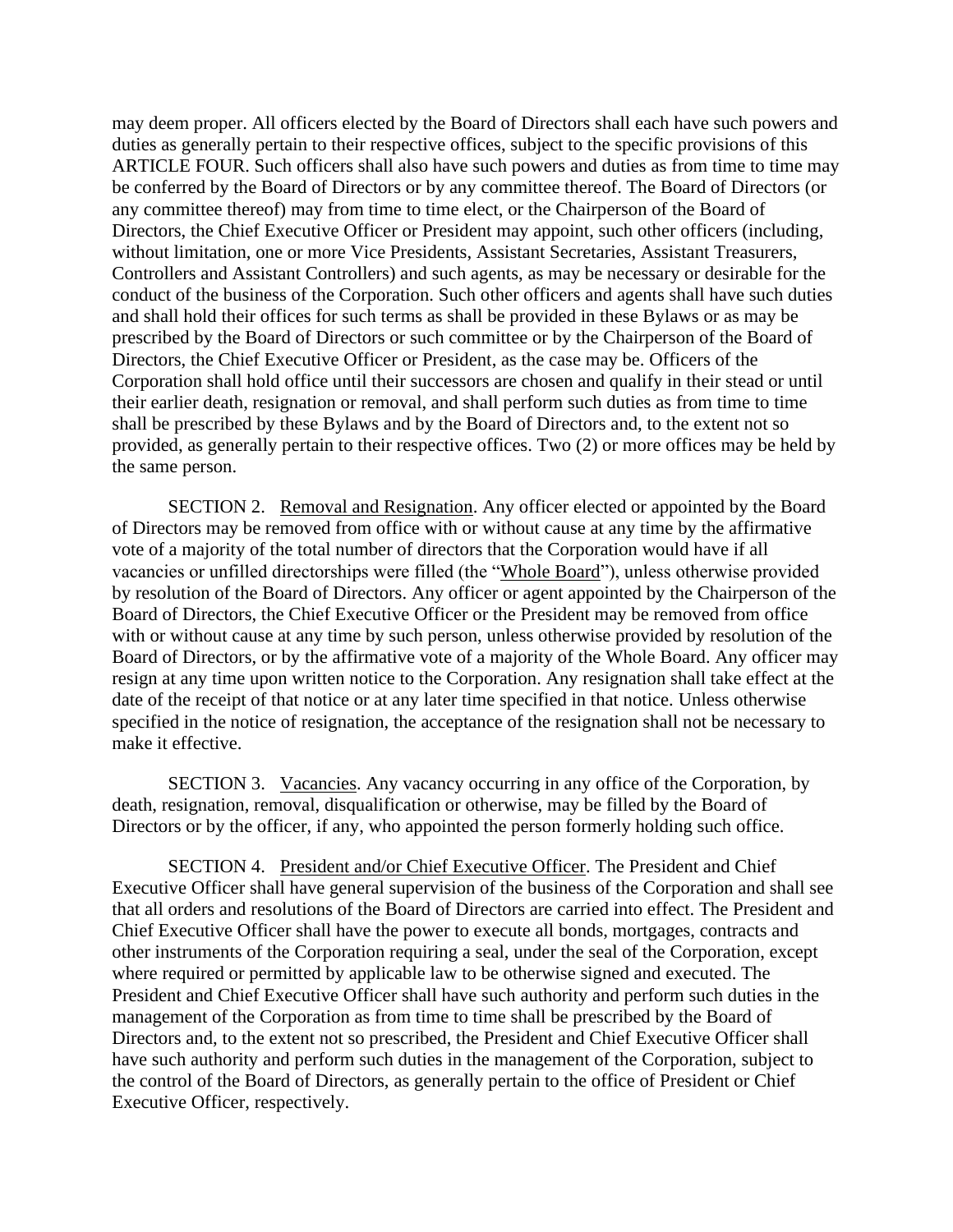SECTION 5. Chief Financial Officer. The Chief Financial Officer shall be responsible for the overall management of the financial affairs of the Corporation. The Chief Financial Officer shall render a statement of the Corporation's financial condition and an account of all transactions whenever requested by the Board of Directors, by the Chairperson of the Board of Directors or by the Chief Executive Officer or President. The Chief Financial Officer shall perform such other duties as may be prescribed by these Bylaws or as may be assigned to him or her by the Board of Directors, by the Chairperson of the Board of Directors or by the Chief Executive Officer or President, and, except as otherwise prescribed by the Board of Directors, he or she shall have such powers and duties as generally pertain to the office of Chief Financial Officer.

SECTION 6. Vice Presidents, etc. Vice Presidents and such other officers as established from time to time shall perform such duties as from time to time shall be prescribed by these Bylaws, by the Board of Directors, by the Chairperson of the Board of Directors or by the Chief Executive Officer or President, and, except as otherwise prescribed by the Board of Directors, they shall have such powers and duties as generally pertain to such office.

SECTION 7. Secretary and Assistant Secretaries. The Secretary or person appointed as secretary for a meeting of the Board of Directors or of the stockholders shall record all votes and the minutes of all proceedings in a book to be kept for that purpose, and he or she shall perform like duties for the committees of the Board of Directors when required. The Secretary shall give, or cause to be given, notice of all meetings of the stockholders and of the Board of Directors, if required. The Secretary shall have custody of the seal of the Corporation and the Secretary or any Assistant Secretary, if there be one, shall have authority to affix the same to any instrument requiring it and when so affixed, it may be attested by the signature of the Secretary or by the signature of any such Assistant Secretary. The Board of Directors may give general authority to any other officer to affix the seal of the Corporation and to attest to the affixing by such officer's signature. The Secretary shall see that all books and records pertaining to meetings and proceedings of the Board of Directors (and any committee thereof) and of the stockholders required by applicable law to be kept or filed are properly kept or filed, as the case may be. The Secretary shall perform such other duties as may be prescribed by these Bylaws or as may be assigned to him or her by the Board of Directors, Chairperson of the Board of Directors or the Chief Executive Officer or President, and, except as otherwise prescribed by the Board of Directors, he or she shall have such powers and duties as generally pertain to the office of Secretary. The Assistant Secretary, or if there be more than one, any of the Assistant Secretaries, shall in the absence or disability of the Secretary, perform the duties and exercise the powers of the Secretary and shall perform such other duties and have such other powers as the Board of Directors, the Chairperson of the Board of Directors, the Chief Executive Officer or Secretary may, from time to time, prescribe.

SECTION 8. Treasurer. The Treasurer shall have responsibility for the Corporation's funds and securities. He or she shall perform such other duties as may be prescribed by these Bylaws or as may be assigned to him or her by the Chairperson of the Board of Directors, the President or Chief Executive Officer, the Chief Financial Officer or the Board of Directors, and, except as otherwise prescribed by the Board of Directors, he or she shall have such powers and duties as generally pertain to the office of Treasurer.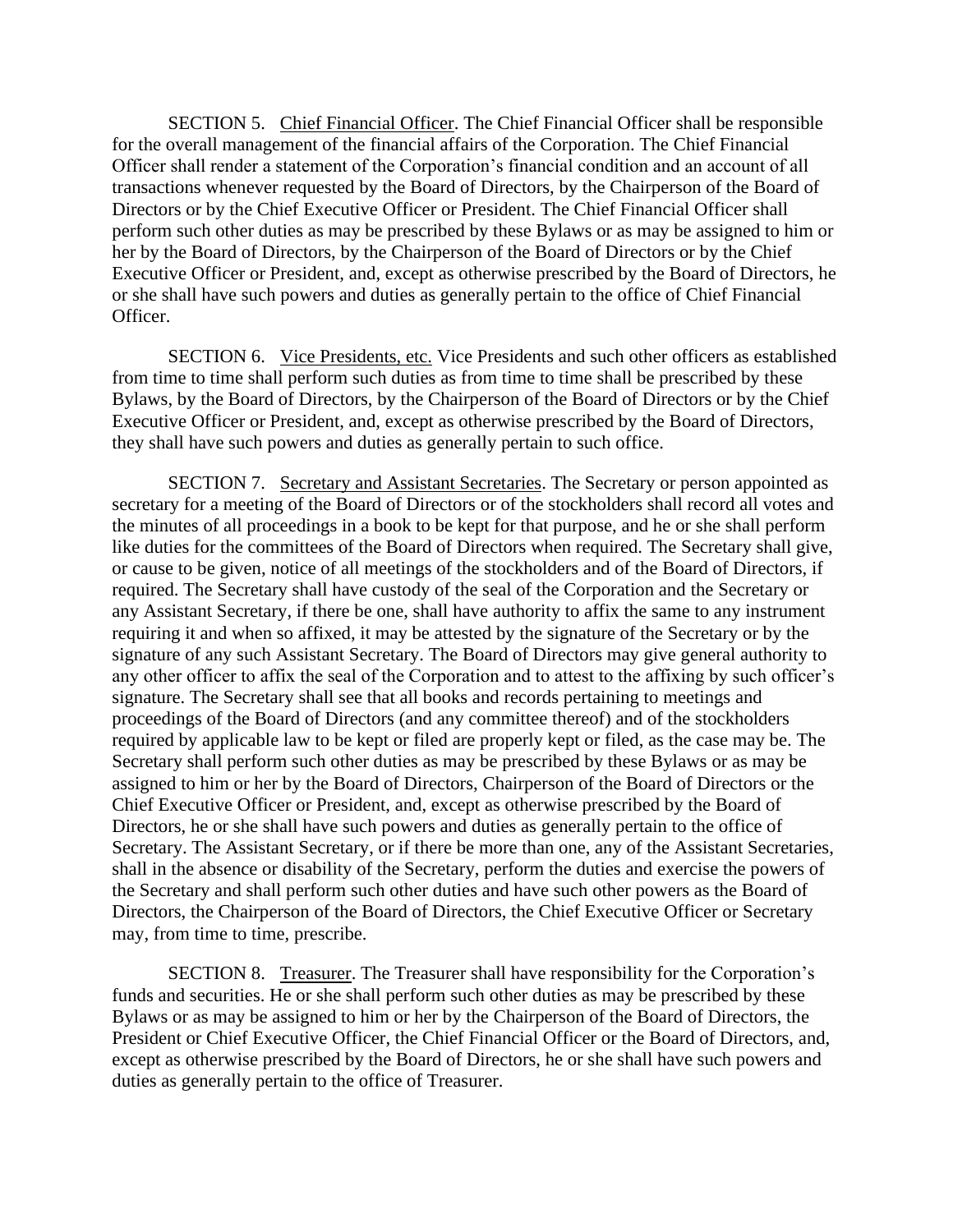SECTION 9. Delegation of Authority. The Board of Directors may by resolution delegate the powers and duties of such officer to any other officer or to any director, or to any other person whom it may select.

### **ARTICLE 5 CERTIFICATES OF STOCK**

SECTION 1. Form. The shares of stock of the Corporation shall be uncertificated shares that may be evidenced by a book-entry system maintained by the Corporation's registrar, and shall not be represented by certificates, except to the extent as may be required by applicable law or as otherwise authorized by the Board of Directors. If shares are represented by certificates, the certificates shall be in such form as required by applicable law and as determined by the Board of Directors. Each certificate shall certify the number of shares owned by such holder in the Corporation and shall be signed by, or in the name of the Corporation by two authorized officers of the Corporation. Any or all signatures on the certificate may be a facsimile. In case any officer, transfer agent or registrar who has signed, or whose facsimile signature or signatures have been used on, any such certificate or certificates shall cease to be such officer, transfer agent or registrar of the Corporation whether because of death, resignation or otherwise before such certificate or certificates have been issued by the Corporation, such certificate or certificates may nevertheless be issued as though the person or persons who signed such certificate or certificates or whose facsimile signature or signatures have been used thereon had not ceased to be such officer, transfer agent or registrar of the Corporation at the date of issue. The Board of Directors may appoint a bank or trust company organized under the laws of the United States or any state thereof to act as its transfer agent or registrar, or both, in connection with the transfer of any class or series of securities of the Corporation. The Corporation, or its designated transfer agent or other agent, shall keep a book or set of books to be known as the stock transfer books of the Corporation, containing the name of each holder of record, together with such holder's address and the number and class or series of shares held by such holder and the date of issue. Shares of stock of the Corporation shall only be transferred on the books of the Corporation by the holder of record thereof or by such holder's attorney duly authorized in writing, with such evidence of the authenticity of such transfer, authorization and other matters as the Corporation may reasonably require, and accompanied by all necessary stock transfer stamps and, if such shares are represented by a certificate, upon surrender to the Corporation or its designated transfer agent or other agent of the certificate or certificates for such shares endorsed by the appropriate person or persons. Within a reasonable time after the issuance or transfer of such shares, the Corporation shall, if required by applicable law, send the holder to whom such shares have been issued or transferred a written statement of the information required by applicable law. Unless otherwise provided by applicable law, the Certificate of Incorporation, the Bylaws or any other instrument, the rights and obligations of the holders of uncertificated stock and the rights and obligations of the holders of certificates representing stock of the same class and series shall be identical.

SECTION 2. Lost Certificates. If any shares are represented by certificates, the Corporation may issue or direct a new certificate or certificates or uncertificated shares to be issued in place of any certificate or certificates previously issued by the Corporation alleged to have been lost, stolen or destroyed, upon the making of an affidavit of that fact by the owner of the lost, stolen or destroyed certificate. When authorizing such issue of a new certificate or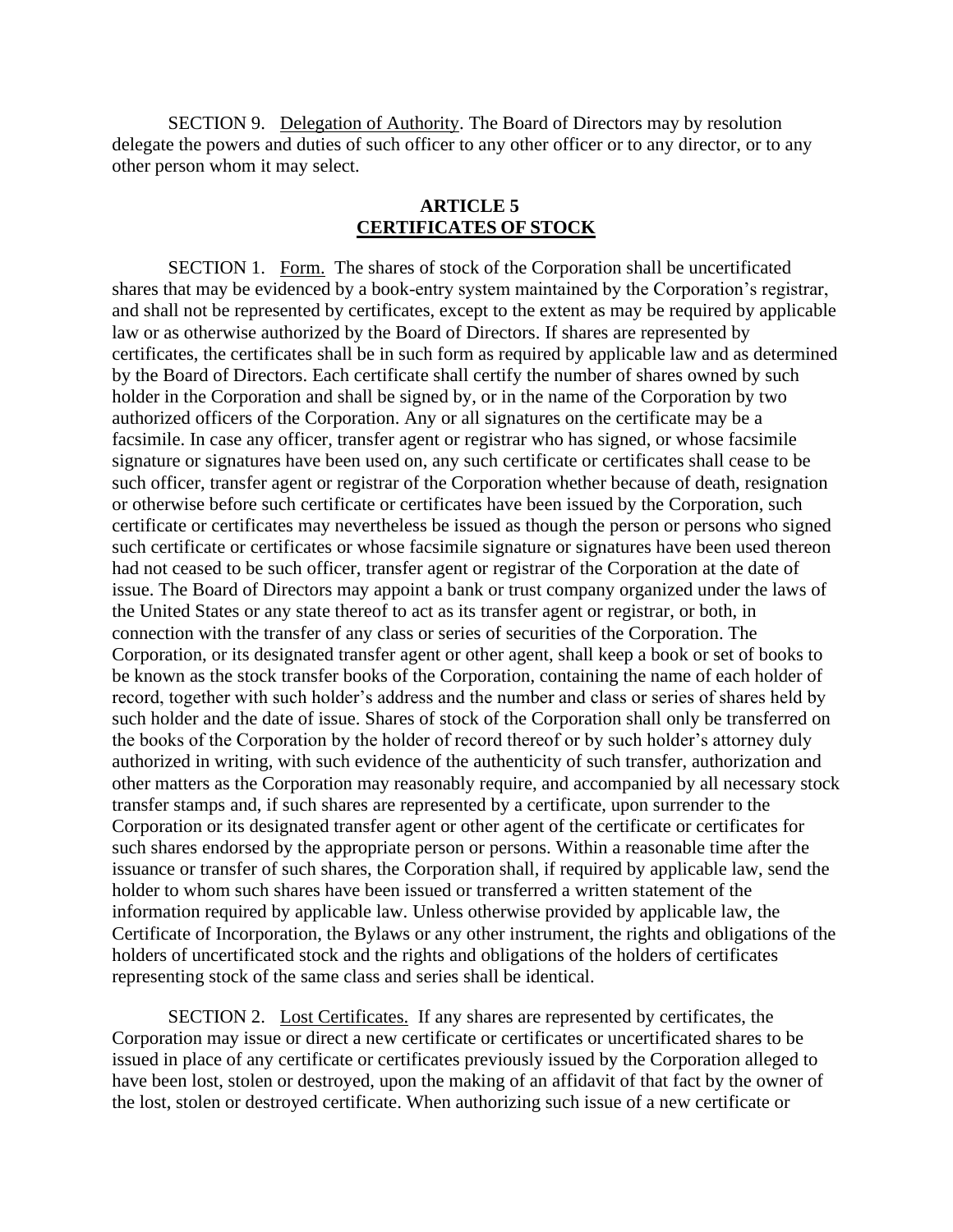certificates or uncertificated shares, the Corporation may, in its discretion and as a condition precedent to the issuance thereof, require the owner of such lost, stolen or destroyed certificate or certificates, or his or her legal representative, to give the Corporation a bond in such sum as it may direct, sufficient to indemnify the Corporation against any claim that may be made against the Corporation on account of the alleged loss, theft or destruction of any such certificate or the issuance of such new certificate or uncertificated shares.

SECTION 3. Registered Stockholders. The Corporation shall be entitled to recognize the exclusive right of a person registered on its records as the owner of shares of stock to receive dividends, to vote, to receive notifications and otherwise to exercise all the rights and powers of an owner, except as otherwise required by applicable law. The Corporation shall not be bound to recognize any equitable or other claim to or interest in such share or shares of stock on the part of any other person, whether or not it shall have express or other notice thereof, except as otherwise required by applicable law.

SECTION 4. Fixing a Record Date for Purposes Other than Stockholder Meetings or Actions by Written Consent. In order that the Corporation may determine the stockholders entitled to receive payment of any dividend or other distribution or allotment or any rights or the stockholders entitled to exercise any rights in respect of any change, conversion or exchange of stock, or for the purposes of any other lawful action (other than stockholder meetings and stockholder written consents which are expressly governed by Sections 11 and 12 of ARTICLE TWO), the Board of Directors may fix a record date, which record date shall not precede the date on which the resolution fixing the record date is adopted, and which record date shall be not more than 60 days prior to such action. If no record date is fixed, the record date for determining stockholders for any such purpose shall be at the Close of Business on the day on which the Board of Directors adopts the resolution relating thereto.

## **ARTICLE 6 GENERAL PROVISIONS**

SECTION 1. Dividends. Subject to and in accordance with applicable law, the Certificate of Incorporation and any certificate of designation relating to any series of preferred stock, dividends upon the shares of capital stock of the Corporation may be declared and paid by the Board of Directors, in accordance with applicable law. Dividends may be paid in cash, in property or in shares of the Corporation's capital stock, subject to the provisions of applicable law and the Certificate of Incorporation. Before payment of any dividend, there may be set aside out of any funds of the Corporation available for dividends a reserve or reserves for any proper purpose. The Board of Directors may modify or abolish any such reserves in the manner in which they were created.

SECTION 2. Checks, Notes, Drafts, Etc. All checks, notes, drafts or other orders for the payment of money of the Corporation shall be signed, endorsed or accepted in the name of the Corporation by such officer, officers, person or persons as from time to time may be designated by the Board of Directors or by an officer or officers authorized by the Board of Directors to make such designation.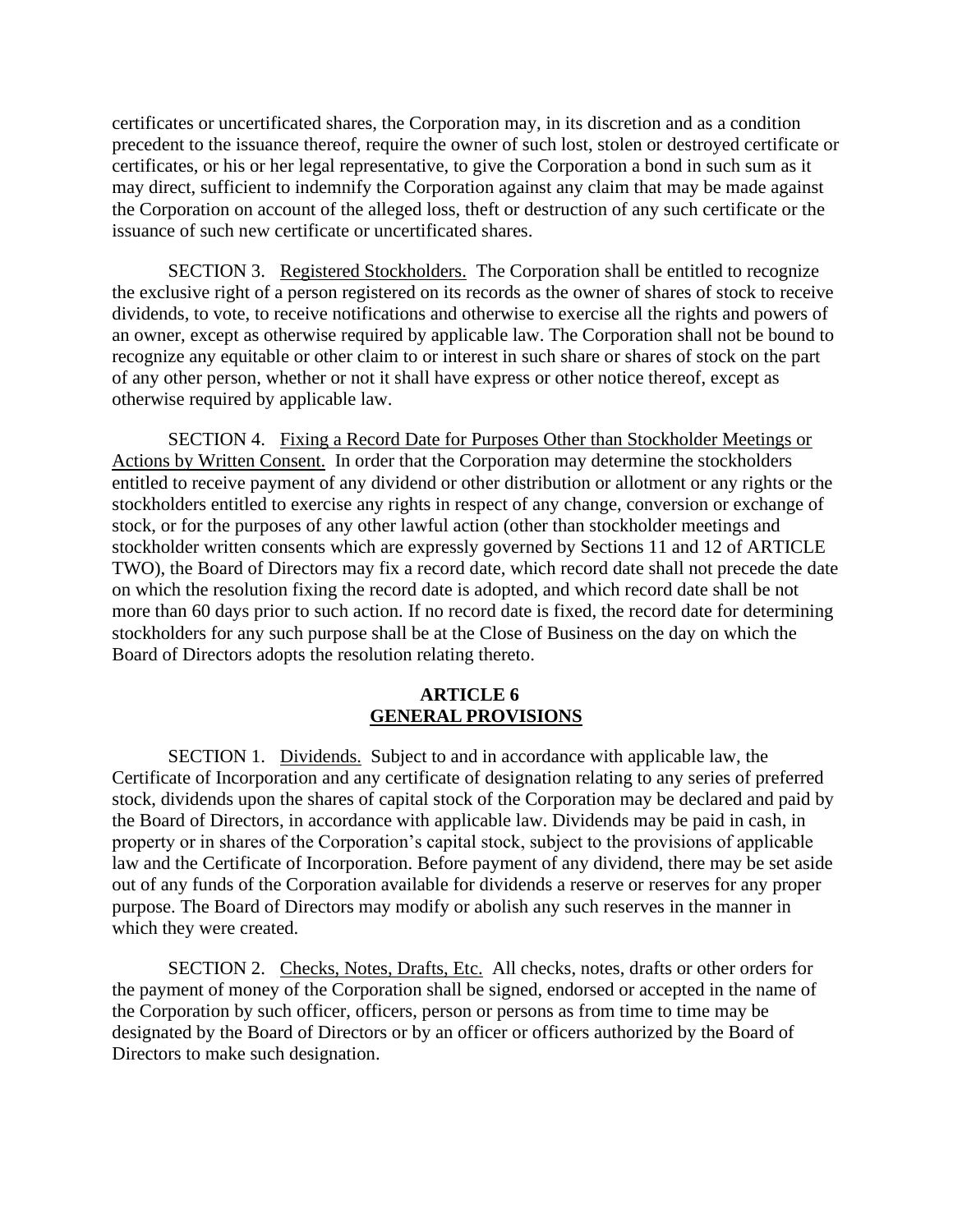SECTION 3. Contracts. In addition to the powers otherwise granted to officers pursuant to ARTICLE FOUR, the Board of Directors may authorize any officer or officers, or any agent or agents, in the name and on behalf of the Corporation to enter into or execute and deliver any and all deeds, bonds, mortgages, contracts and other obligations or instruments, and such authority may be general or confined to specific instances.

SECTION 4. Fiscal Year. The fiscal year of the Corporation shall be fixed by resolution of the Board of Directors.

SECTION 5. Corporate Seal. The Board of Directors may provide a corporate seal which shall be in the form of a circle and shall have inscribed thereon the name of the Corporation and the words "Corporate Seal, Delaware." The seal may be used by causing it or a facsimile thereof to be impressed or affixed or reproduced or otherwise. Notwithstanding the foregoing, no seal shall be required by virtue of this Section 5 of ARTICLE SIX.

SECTION 6. Voting Securities Owned By Corporation. Voting securities in any other corporation or entity held by the Corporation shall be voted by the Chairperson of the Board of Directors, Chief Executive Officer, the President or the Chief Financial Officer, unless the Board of Directors specifically confers authority to vote with respect thereto, which authority may be general or confined to specific instances, upon some other person or officer. Any person authorized to vote securities shall have the power to appoint proxies, with general power of substitution.

SECTION 7. Facsimile Signatures. In addition to the provisions for use of facsimile signatures elsewhere specifically authorized in these Bylaws and subject to applicable law, facsimile and any other forms of electronic signatures of any officer or officers of the Corporation may be used.

SECTION 8. Section Headings. Section headings in these Bylaws are for convenience of reference only and shall not be given any substantive effect in limiting or otherwise construing any provision herein.

SECTION 9. Inconsistent Provisions. In the event that any provision (or part thereof) of these Bylaws is or becomes inconsistent with any provision of the Certificate of Incorporation, the DGCL or any other applicable law, the provision (or part thereof) of these Bylaws shall not be given any effect to the extent of such inconsistency but shall otherwise be given full force and effect.

## **ARTICLE 7 INDEMNIFICATION**

SECTION 1. Right to Indemnification and Advancement. Each person who was or is made a party or is threatened to be made a party to or is otherwise involved (including involvement, without limitation, as a witness) in any actual or threatened action, suit or proceeding, whether civil, criminal, administrative or investigative (a "proceeding"), by reason of the fact that he or she is or was a director, officer, employee or agent of the Corporation or, while a director, officer, employee or agent of the Corporation, is or was serving at the request of the Corporation as a director, officer, employee or agent of another corporation or of a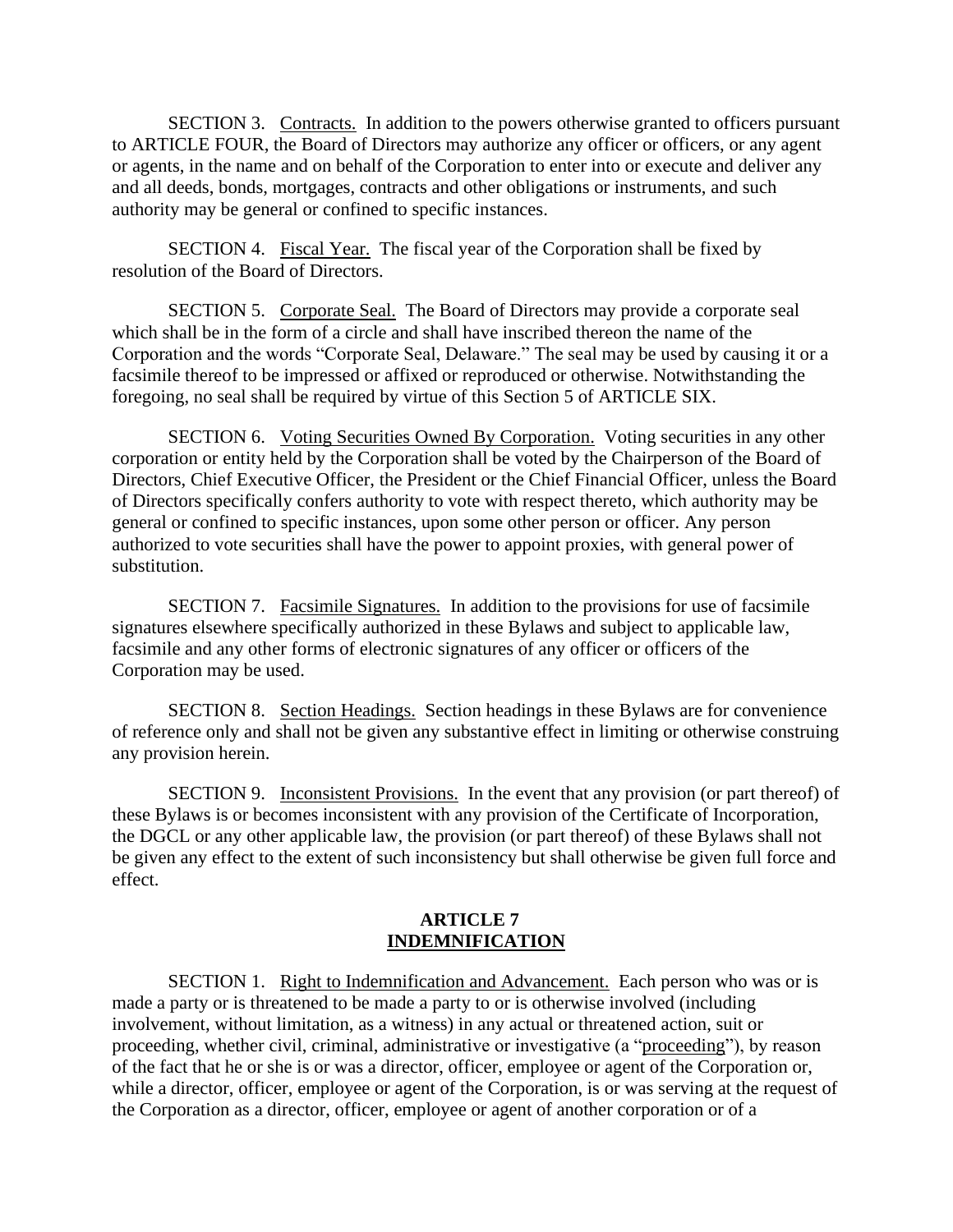partnership, joint venture, trust or any other enterprise, including service with respect to an employee benefit plan (an "indemnitee"), whether the basis of such proceeding is alleged action in an official capacity as a director or officer or in any other capacity while serving as a director or officer, shall be indemnified and held harmless by the Corporation to the fullest extent authorized by the DGCL, as the same exists or may hereafter be amended (but, in the case of any such amendment, only to the extent that such amendment permits the Corporation to provide broader indemnification rights than permitted prior thereto), against all expenses (including attorneys' fees and related disbursements), judgments, fines and amounts paid or to be paid in settlement actually and reasonably incurred by such indemnitee in connection therewith and such indemnification shall continue as to an indemnitee who has ceased to be a director, officer, employee or agent and shall inure to the benefit of the indemnitee's heirs, executors and administrators; provided, however, that, except as provided in Section 2 of this ARTICLE SEVEN with respect to proceedings to enforce rights to indemnification and advance of expenses (as defined below), the Corporation shall indemnify any such indemnitee in connection with a proceeding (or part thereof) initiated by such indemnitee only if such proceeding (or part thereof) was authorized in the specific case by the Board of Directors. The rights to indemnification and advance of expenses conferred in this Section 1 of ARTICLE SEVEN shall be contract rights. In addition to the right to indemnification conferred herein, an indemnitee shall also have the right, to the fullest extent not prohibited by law, to be paid by the Corporation the expenses incurred in defending any such proceeding in advance of its final disposition (an "advance of expenses"); provided, however, that if and to the extent that the DGCL requires, an advance of expenses shall be made only upon delivery to the Corporation of an undertaking (an "undertaking"), by or on behalf of such indemnitee, to repay all amounts so advanced if it shall ultimately be determined by final judicial decision from which there is no further right to appeal that such indemnitee is not entitled to be indemnified for such expenses under this Section 1 of ARTICLE SEVEN or otherwise. The Corporation may also, by action of its Board of Directors, provide indemnification and advancement to employees and agents of the Corporation. Any reference to an officer of the Corporation in this ARTICLE SEVEN shall be deemed to refer exclusively to the Chief Executive Officer, the President, the Chief Financial Officer, any Vice President, the Treasurer, any Assistant Treasurer, the Secretary and any Assistant Secretary of the Corporation or other officer of the Corporation appointed pursuant to ARTICLE FOUR, and any reference to an officer of any other enterprise shall be deemed to refer exclusively to an officer appointed by the board of directors or equivalent governing body of such other entity pursuant to the certificate of incorporation and bylaws or equivalent organizational documents of such other enterprise.

SECTION 2. Procedure for Indemnification. The Corporation shall pay any claim for indemnification and advance any expenses by an indemnitee under this Section 2 of ARTICLE SEVEN within 45 days (or, in the case of an advance of expenses, 20 days; provided that the indemnitee has delivered the undertaking contemplated by Section 1 of this ARTICLE SEVEN if required) after receipt by the Corporation of the written request of the indemnitee. If the Corporation denies a written request for indemnification or advance of expenses, in whole or in part, or if payment in full pursuant to such request is not made within 45 days (or, in the case of an advance of expenses, 20 days; provided that the indemnitee has delivered the undertaking contemplated by Section 1 of this ARTICLE SEVEN if required), the right to indemnification or advances as granted by this ARTICLE SEVEN shall be enforceable by the indemnitee in any court of competent jurisdiction. Such person's costs and expenses incurred in connection with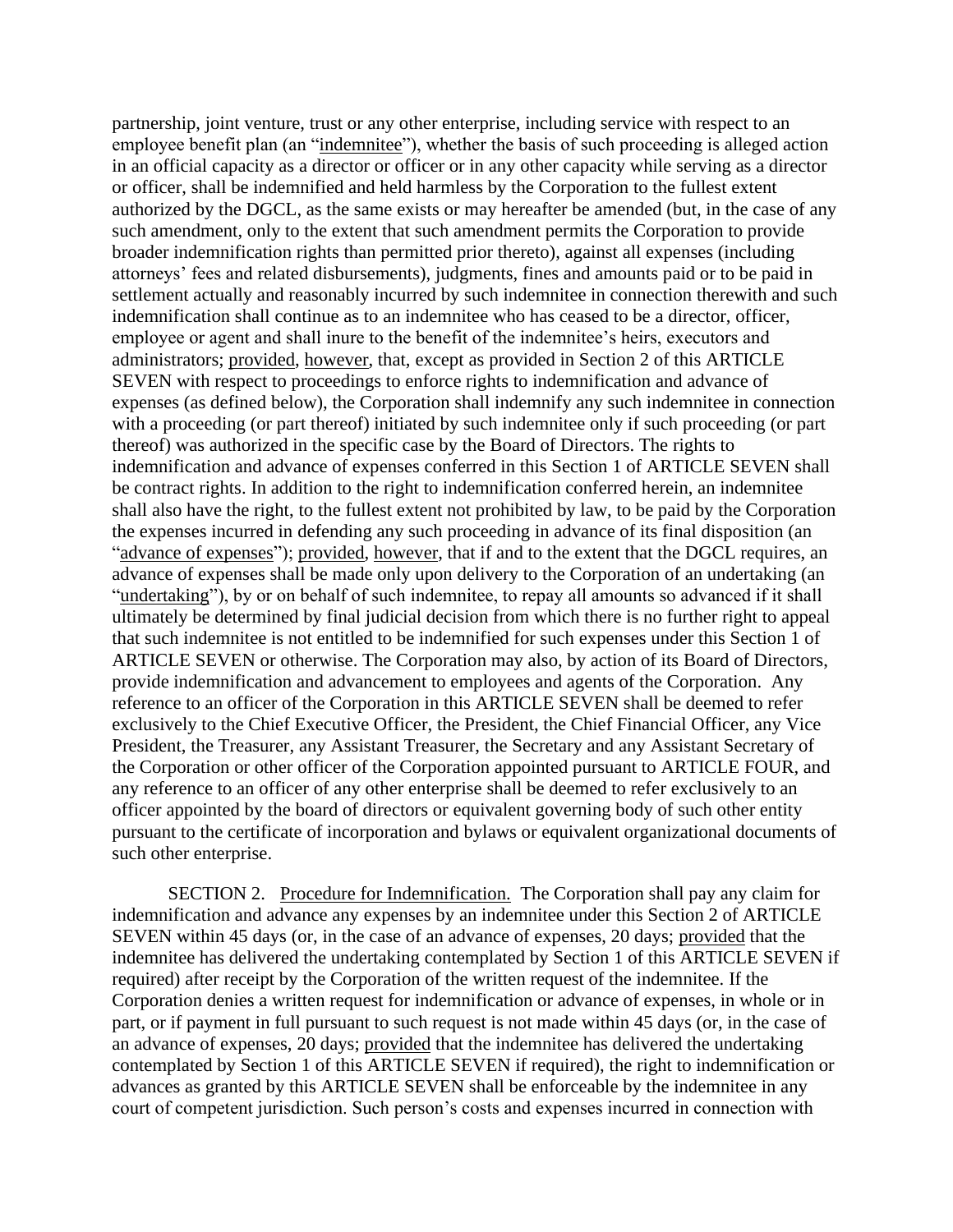successfully establishing his or her right to indemnification, in whole or in part, in any such action shall also be indemnified by the Corporation to the fullest extent permitted by applicable law. It shall be a defense to any such action (other than an action brought to enforce a claim for the advance of expenses where the undertaking required pursuant to Section 1 of this ARTICLE SEVEN, if any, has been tendered to the Corporation) that the claimant has not met the applicable standard of conduct which makes it permissible under the DGCL for the Corporation to indemnify the claimant for the amount claimed, but the burden of proof shall be on the Corporation to the fullest extent permitted by law. Neither the failure of the Corporation (including its Board of Directors, a committee thereof, independent legal counsel or its stockholders) to have made a determination prior to the commencement of such action that indemnification of the claimant is proper in the circumstances because he or she has met the applicable standard of conduct set forth in the DGCL, nor an actual determination by the Corporation (including its Board of Directors, independent legal counsel or its stockholders) that the claimant has not met such applicable standard of conduct, shall be a defense to the action or create a presumption that the claimant has not met the applicable standard of conduct.

SECTION 3. Insurance. The Corporation may purchase and maintain insurance on its own behalf and on behalf of any person who is or was or has agreed to become a director, officer, employee or agent of the Corporation or is or was serving at the request of the Corporation as a director, officer, partner, member, trustee, administrator, employee or agent of another corporation, partnership, joint venture, limited liability company, trust or other enterprise against any expense, liability or loss asserted against him or her and incurred by him or her in any such capacity, or arising out of his or her status as such, whether or not the Corporation would have the power to indemnify such person against such expenses, liability or loss under the DGCL.

SECTION 4. Reliance. Persons who after the date of the adoption of this provision become or remain directors or officers of the Corporation or who, while a director or officer of the Corporation, become or remain a director, officer, employee or agent of a subsidiary, shall be conclusively presumed to have relied on the rights to indemnity, advance of expenses and other rights contained in this ARTICLE SEVEN in entering into or continuing such service. To the fullest extent permitted by law, the rights to indemnification and to the advance of expenses conferred in this ARTICLE SEVEN shall apply to claims made against an indemnitee arising out of acts or omissions which occurred or occur both prior and subsequent to the adoption hereof. Any amendment, alteration or repeal of this ARTICLE SEVEN that adversely affects any right of an indemnitee or its successors shall be prospective only and shall not limit, eliminate or impair any such right with respect to any proceeding involving any occurrence or alleged occurrence of any action or omission to act that took place prior to such amendment or repeal.

SECTION 5. Non-Exclusivity of Rights; Continuation of Rights of Indemnification. The rights to indemnification and to the advance of expenses conferred in this ARTICLE SEVEN shall not be exclusive of any other right which any person may have or hereafter acquire under the Certificate of Incorporation or under any statute, by-law, agreement, vote of stockholders or disinterested directors or otherwise. All rights to indemnification under this ARTICLE SEVEN shall be deemed to be a contract between the Corporation and each director or officer of the Corporation who serves or served in such capacity at any time while this ARTICLE SEVEN is in effect. Any repeal or modification of this ARTICLE SEVEN or repeal